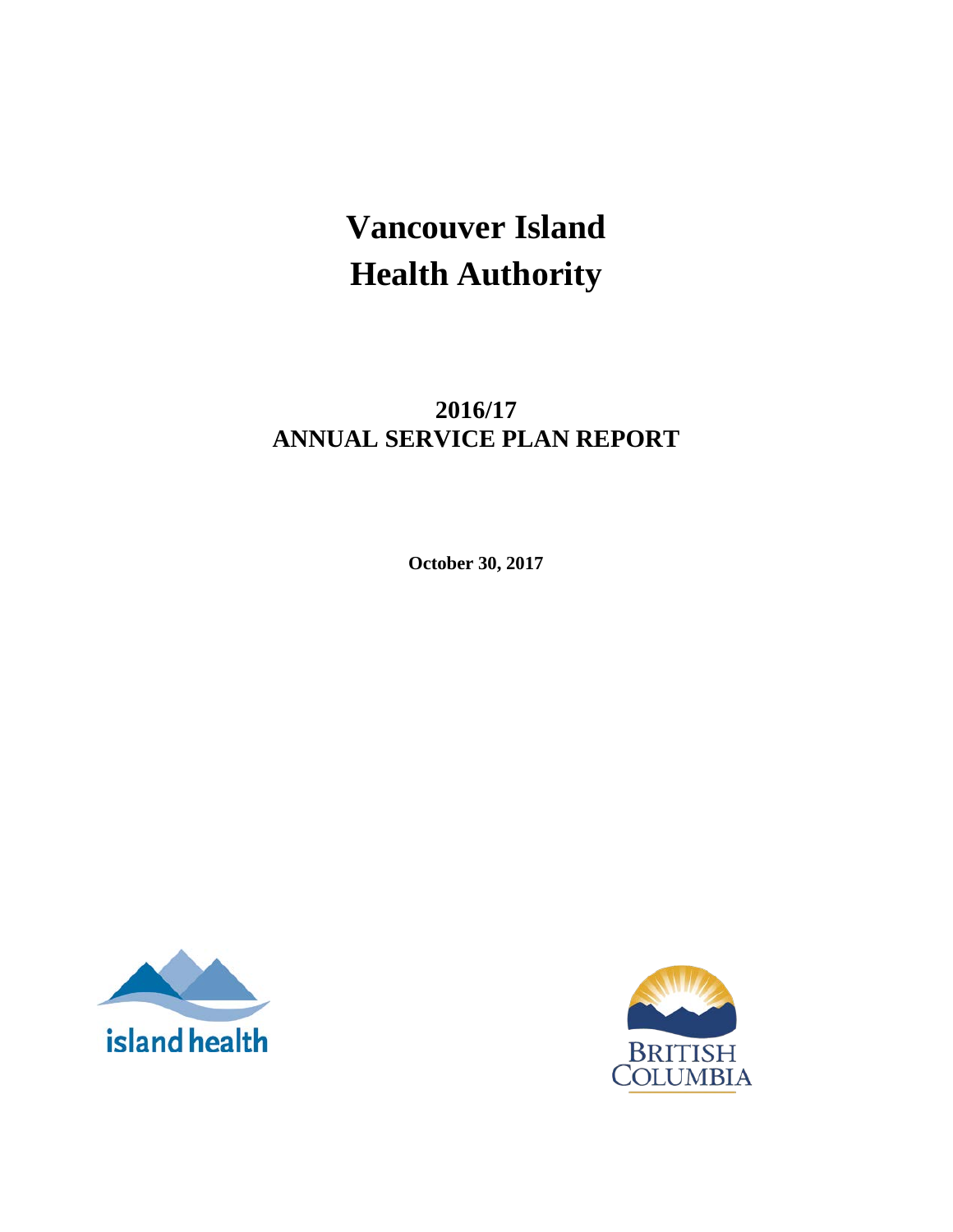For more information on Vancouver Island Health Authority contact:

#### **ISLAND HEALTH**

**1952 Bay Street**

#### **Victoria, British Columbia**

#### **V8R 1J8**

#### [info@viha.ca](mailto:info@viha.ca)

or visit our website at

[www.viha.ca](http://www.viha.ca/)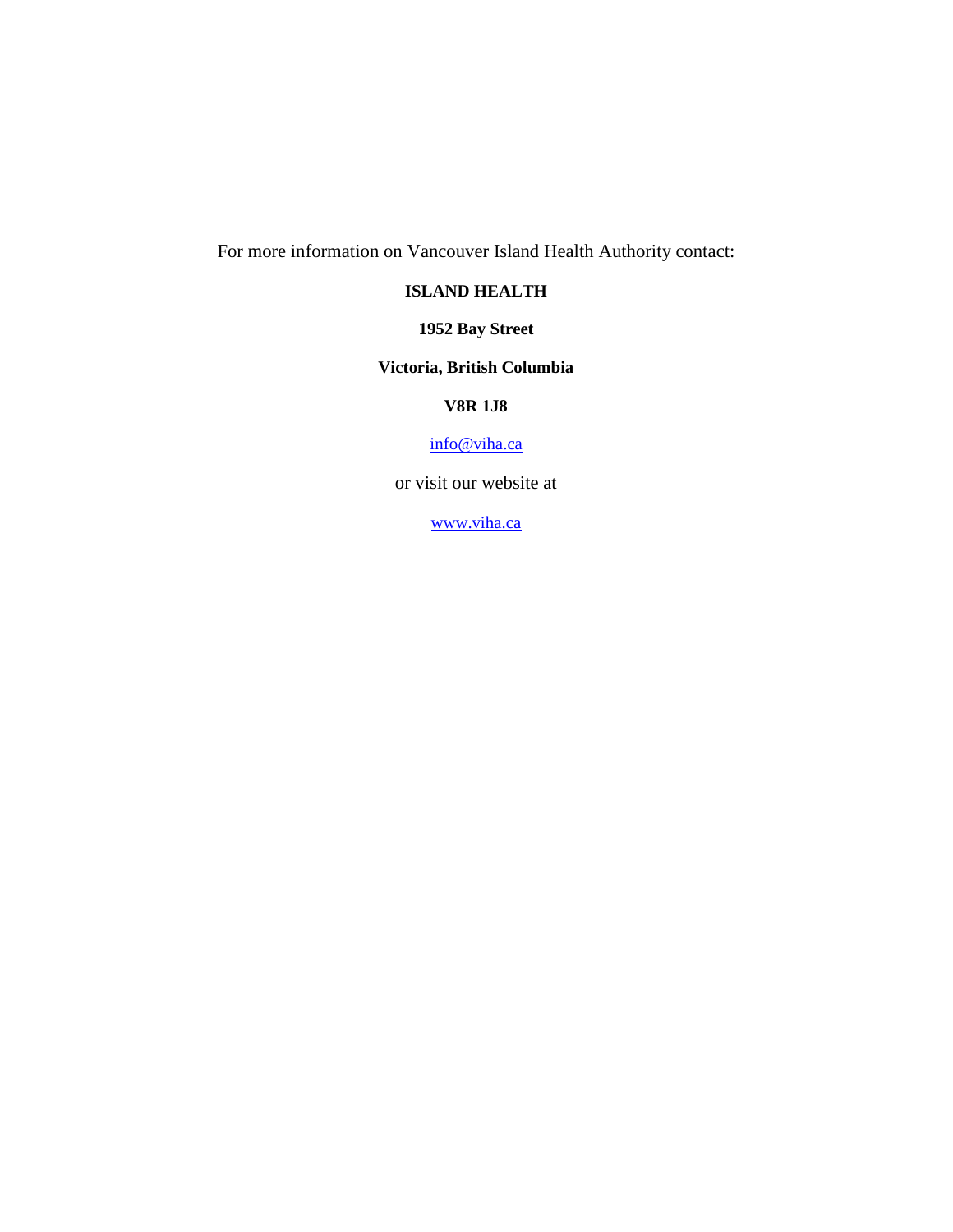## <span id="page-2-0"></span>**Board Chair's Accountability Statement**



On behalf of the Board of Directors of the Vancouver Island Health Authority (Island Health), I am pleased to present our *2016/17 Annual Service Plan Report*, outlining our organization's progress towards achieving the mandate set out by government in the 2016/17 Mandate Letter and delivering high-quality, patient-centered care for our region's population.

Island Health strives to deliver excellent health and care for residents, patients and their families at the right time and in the right setting. Island

Health continues to make progress on our commitments to improve health outcomes and overall population health status and to provide high-quality, accessible and sustainable service. As Board Chair, I am proud of our staff, physicians, and volunteers for their dedication to improving the health and wellbeing of our communities.

The *Vancouver Island Health Authority 2016/17 Annual Service Plan Report* compares the health authority's actual results to the expected results identified in the *2016/17 - 2018/19 Service Plan.* I am accountable for those results as reported.

Sincerely,

Keah Hollins

Leah Hollins Island Health Board Chair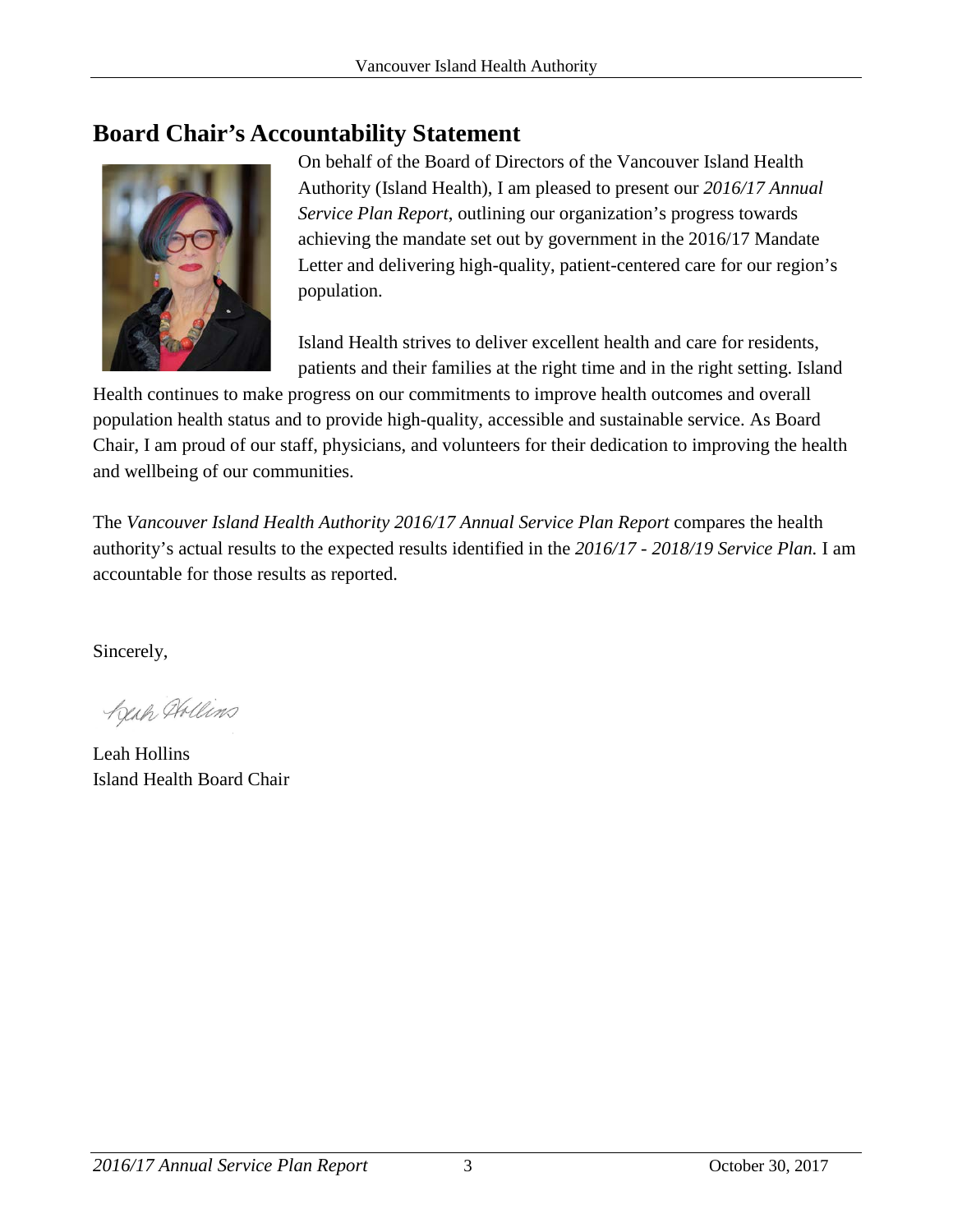#### **Table of Contents**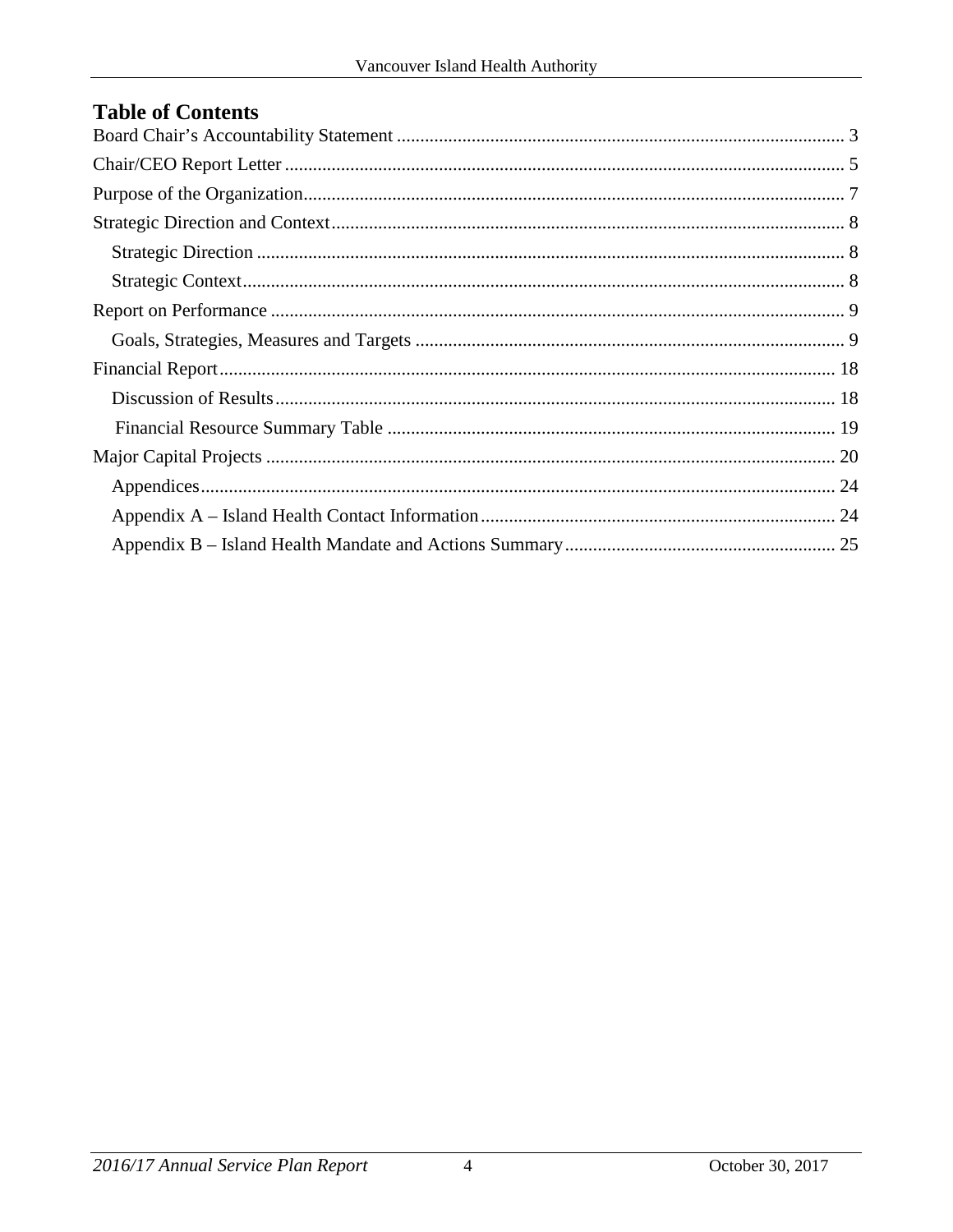## <span id="page-4-0"></span>**Chair/CEO Report Letter**

Island Health has embarked on a transformative journey to improve the health and care of those we serve. Our roadmap is guided by the strategic and operational priorities for the delivery of health and care services set out in the Ministry of Health's *Setting Priorities for the B.C. Health System* and the expectations and requirements in the 2016/17 Mandate Letter from government. We are well positioned to meet government's objective of supporting health, and delivering responsive effective health and care services while ensuring the best value for money spent.

The 2016/17 Mandate Letter from government set out specific deliverables for Island Health. We are pleased to report that significant progress was made towards achieving these deliverables. Appendix B provides a detailed summary of activities.

Island Health is partnering with family physicians to establish Primary Care Networks across Island Health. In addition, we are enhancing integrated team-based care and increasing community capacity to support key patient populations, including those with complex medical conditions and/or the frail elderly, those living with mental health and addiction challenges and other vulnerable populations. This includes embedding clinicians with a mental health and addictions focus in primary care settings. School-based population-focused primary care services are in place at several sites. Island Health continues to work with the First Nations Health Authority to identify models of primary care that are culturally safe and aligned with First Nations' desired care models. Patients requiring timely community-based services now have improved access through expanded service hours, including weekends and evenings and single, easier-to-navigate, community service access points.

Island Health reduced the number of long-waiting surgical patients. Seventeen percent of patients waited over 40 weeks for surgery in April 2016, while less than 10 percent waited over 40 weeks by the end of the 2016/17 fiscal year. Island Health also began the implementation of the Three-Year Plan for Surgery at Victoria General Hospital, which focused on increasing surgical capacity, and improved waitlist management and patient communication.

Island Health is on track to meet our 2020 commitment of an additional 32 hospice beds. In 2016/17, six hospice beds were opened: four in Campbell River and two in Sooke, bringing the total number of hospice beds on Vancouver Island to 46. Island Health exceeded its three-year commitment to open 93 new addiction spaces – opening a total of 107 spaces in communities throughout Vancouver Island with local bed types aligned with local community needs.

Island Health is making significant steps towards supporting the improvement of Indigenous<sup>[1](#page-4-1)</sup> health and wellness and creating a climate for change to improve the patient experience for Indigenous peoples. The First Nations Tripartite Partnership Accord was updated and signed on December 13, 2016, and implementation of 34 action items continues. Island Health also completed the draft Five-Year Aboriginal Health Strategic Plan in collaboration with the First Nations Health Authority. As part of Island Health's ongoing commitment to cultural safety and humility, the new North Island

<span id="page-4-1"></span><sup>&</sup>lt;sup>1</sup> Island Health understands the term Indigenous to include all First Nations, Aboriginal, Inuit, and Métis people.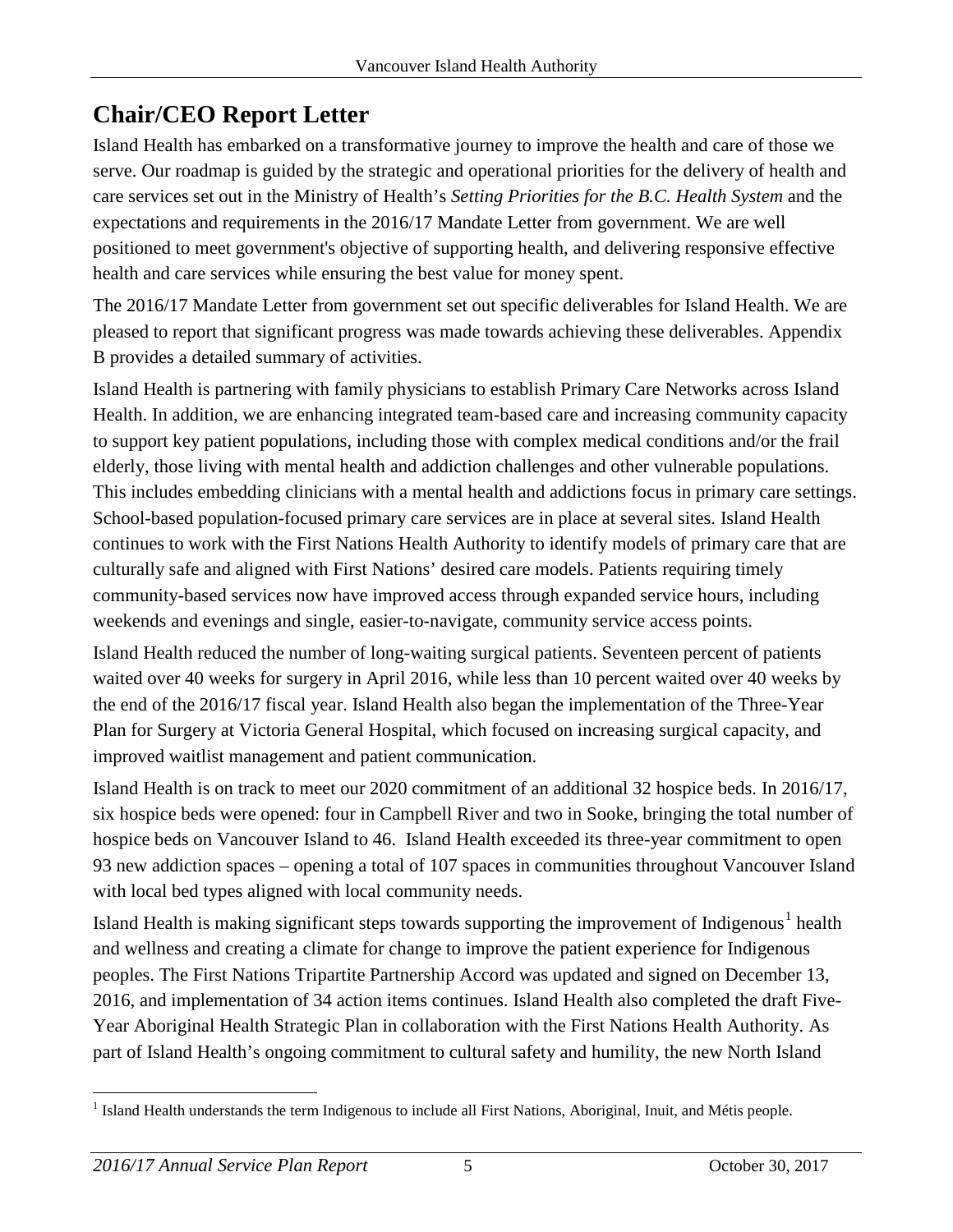Hospital is embedding cultural safety in every aspect of care and is informed by the care needs identified by the communities they serve.

The new North Island Hospital campuses at Campbell River and Comox Valley were constructed on schedule, on scope and on budget. The North Island Hospital Transition Project advanced in support of opening both campuses in fall 2017. This complex work includes the transfer of acute care services from St. Joseph's General Hospital to Island Health, and the provision of cultural humility training.

In addition to these priorities, Island Health also reallocated resources and effort during 2016/17 to respond to the opioid public health emergency declared on April 14, 2016 by the Provincial Health Officer. This response encompassed both harm reduction activities, including the opening of eight Overdose Prevention Sites and the submission of two applications to the federal government for Supervised Consumption Services for Victoria, targeted outreach and engagement activities focused on street-entrenched populations and wide distribution of take home naloxone which is used to intervene in overdoses.

Treatment and recovery services have also been enhanced. These included the establishment of a Rapid Access Addiction Clinic in Victoria and partnering with physicians to increase access across communities to Opioid Agonist Therapies, designating spaces in detox services for individuals with opioid use disorder and establishing an inpatient addictions medicine consult service on the South Island.

Island Health has a strong and collaborative relationship with the Ministry of Health and key to this relationship is the ongoing meetings between the Board Chair, Chief Executive Officer (CEO) and the Minister to receive updates on progress towards achieving strategic priorities. The CEO attends regular meetings with the Deputy Minister and Ministry senior leadership. Members of the Executive Leadership Team also attend bilateral meetings with Ministry senior leaders, and sit on a variety of Standing Committees established by the Ministry. New members of Island Health's Board of Directors take part in a comprehensive orientation program to familiarize them with the *Taxpayer Accountability Principles*.

We are proud of the work that has been accomplished over the past year and look forward to continued progress on our strategic and operational priorities.

Keah Hollins

Leah Hollins Island Health Board Chair

Kany machine

Kathy MacNeil Interim President and Chief Executive Officer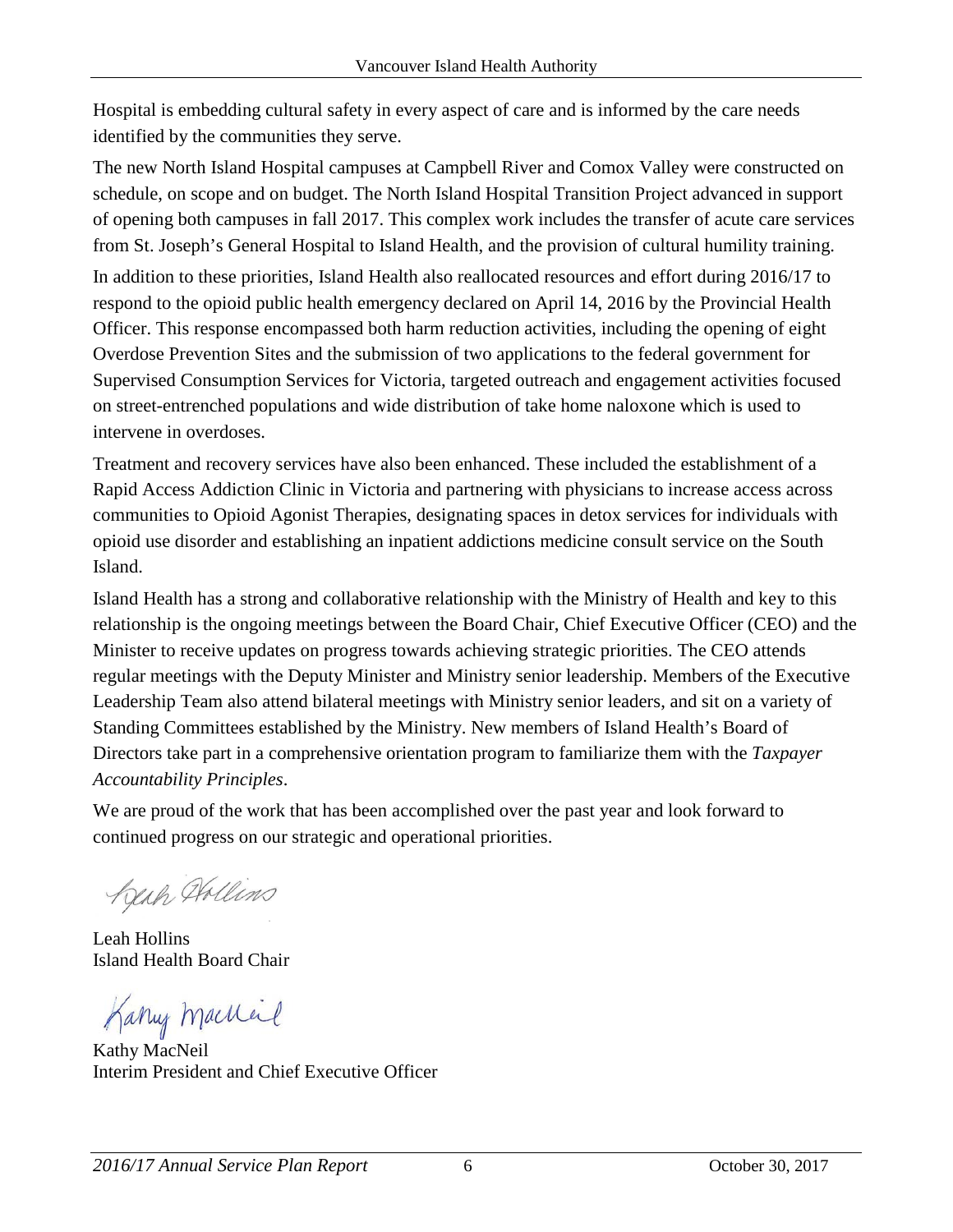## <span id="page-6-0"></span>**Purpose of the Organization**

The Vancouver Island Health Authority (Island Health) is one of five regional health authorities established by the province of British Columbia under the *Health Authorities Act 2001*. Island Health serves approximately 780,000 individuals, including approximately 40,000 First Nations people, 50 First Nations communities, and seven Chartered Métis communities, across a widely varied geographic area of approximately 56,000 square kilometres. This area includes Vancouver Island, the Gulf and Discovery Islands and part of the mainland opposite northern Vancouver Island. An important part of our mandate is to serve people in all the remote and isolated communities in our region, many of which are accessible only by water or air.

#### **Governance and Leadership**

A ten-member, government-appointed Board of Directors (the Board) governs Island Health. The Board's primary responsibility is to lead and manage the health authority to deliver high-quality, responsive and effective health and care services as efficiently as possible. The Board also provides positive leadership to guide Island Health's activities in support of the government's health system priorities and strategies in accordance with *[Taxpayer Accountability Principles](http://www.google.ca/url?sa=t&rct=j&q=&esrc=s&frm=1&source=web&cd=1&cad=rja&uact=8&ved=0CB0QFjAA&url=http%3A%2F%2Fwww2.gov.bc.ca%2Fgov%2FDownloadAsset%3FassetId%3DB613CF138959439D9A947CF3D586FE6B&ei=gw9JVfrGMNbpoAT_9YCQCw&usg=AFQjCNHQ7JBmVQU4RFfwSNu0IXc8Dh66wA&bvm=bv.92291466,d.cGU)* and direction provided through the government's annual Mandate Letter. More information on the role of the Board is available at [www.viha.ca/about\\_viha/board\\_of\\_directors/.](http://www.viha.ca/about_viha/board_of_directors/)

Working with the [Board,](http://www.viha.ca/about_viha/board_of_directors/) and headed by our President and CEO, the Island Health Leadership Team provides leadership in planning, delivering and evaluating health and care services in Island Health in collaboration with the government. The Island Health Board and Leadership Team are responsible for meeting the health needs of the population and patients in an effective and sustainable manner. For more information see [http://www.viha.ca/about\\_viha/executive\\_team/.](http://www.viha.ca/about_viha/executive_team/)

Created from the shared core beliefs of our staff, medical staff, volunteers, Leadership Team and Board of Directors, Island Health's vision, *Excellent health and care for everyone, everywhere, every time* and values of *[Courage, Aspire, Respect](http://www.viha.ca/about_viha/vision.htm) and Empathy* guide us in providing the highest quality health and care services to the populations we serve.

#### **Services We Provide**

We deliver many types of services for residents, clients and patients: public health, children and youth care, seniors ongoing care and wellness, residential and community care, primary health care, specialized short-term care at local hospitals and health centres, mental health and addictions services, and end-of-life care. We are able to meet virtually all health needs of people who live within the Island Health region; only rarely must people seek services outside of Island Health for highly specialized needs.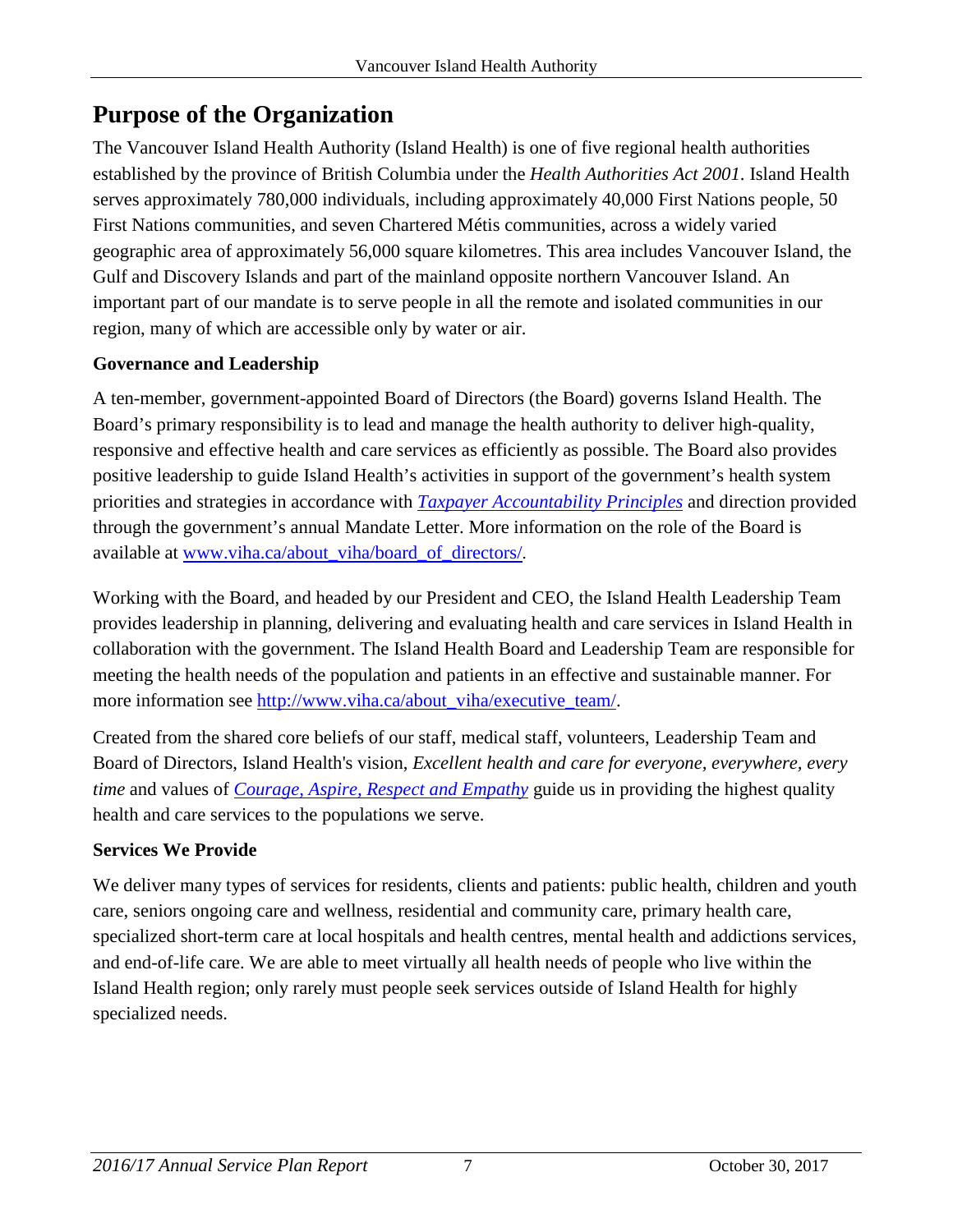## <span id="page-7-0"></span>**Strategic Direction and Context**

### <span id="page-7-1"></span>*Strategic Direction*

*[Setting Priorities for the B.C. Health System,](http://www2.gov.bc.ca/gov/topic.page?id=EF73BCF3DE34484CB4DBA9E34092402C)* and the Ministry's series of policy [papers,](http://www2.gov.bc.ca/gov/content/health/about-bc-s-health-care-system/health-priorities/setting-priorities-for-bc-health) present the strategic vision for British Columbia's health system and the strategic and operational priorities for the delivery of health and care services across the province. Island Health is committed to achieving the vision and priorities set out by government in the *2016/17 Island Health Mandate Letter* with a focus on supporting the health and wellbeing of our residents, delivering responsive and effective health and care services, and ensuring the best value for money in accordance with the *[Taxpayer](http://www.google.ca/url?sa=t&rct=j&q=&esrc=s&frm=1&source=web&cd=1&cad=rja&uact=8&ved=0CB0QFjAA&url=http%3A%2F%2Fwww2.gov.bc.ca%2Fgov%2FDownloadAsset%3FassetId%3DB613CF138959439D9A947CF3D586FE6B&ei=gw9JVfrGMNbpoAT_9YCQCw&usg=AFQjCNHQ7JBmVQU4RFfwSNu0IXc8Dh66wA&bvm=bv.92291466,d.cGU)  [Accountability Principles](http://www.google.ca/url?sa=t&rct=j&q=&esrc=s&frm=1&source=web&cd=1&cad=rja&uact=8&ved=0CB0QFjAA&url=http%3A%2F%2Fwww2.gov.bc.ca%2Fgov%2FDownloadAsset%3FassetId%3DB613CF138959439D9A947CF3D586FE6B&ei=gw9JVfrGMNbpoAT_9YCQCw&usg=AFQjCNHQ7JBmVQU4RFfwSNu0IXc8Dh66wA&bvm=bv.92291466,d.cGU)*.

In alignment with government's direction and in collaboration with many partners, Island Health is transforming the health system to better meet the needs of the people we serve. We are committed to improving care for key patient populations, ensuring the delivery of high quality and appropriate health and care services, and pursuing innovative approaches to service delivery.

### <span id="page-7-2"></span>*Strategic Context*

Vancouver Island has a relatively healthy population. The average life expectancy, at 82 years, is among the highest in the world. The population of Island Health is expected to increase 23 percent, to over 940,000, by 2041. Currently, 10 percent of our population is 75 years or older, and this population is expected to more than double by 2041 to almost 170,000 (18 percent of the population). Meanwhile, 27 percent of our workforce is 55 years or older, which has health human resource implications. There is also substantial variation in health status across communities, with a 6.2 year difference in life expectancy between the regions with the highest and lowest life expectancies. In our rural and remote areas and Indigenous communities, people often experience increased barriers and poorer health status and have unique health needs and considerations.

Island Health, like other jurisdictions in British Columbia, is experiencing a public health emergency related to opioid overdoses and deaths. One hundred and sixty people died of drug overdoses in Island Health in 2016, and a further 63 people died between January 1, 2017 and March 31, 2017.

Within this context, we are shifting how we think about health and wellness and health care services to better respond to the needs of our changing population. This includes working closely with community partners to improve access to care for our most vulnerable populations and to address the broader social conditions that influence health. Island Health is currently engaged in transformative projects including the ongoing implementation of the IHealth cross-continuum Electronic Health Record, and construction of the North Island Hospital, with campuses in Campbell River and Comox Valley. It is critical that we maximize the efficiency and effectiveness of health and care services and develop innovative solutions that contain the growth of health care spending.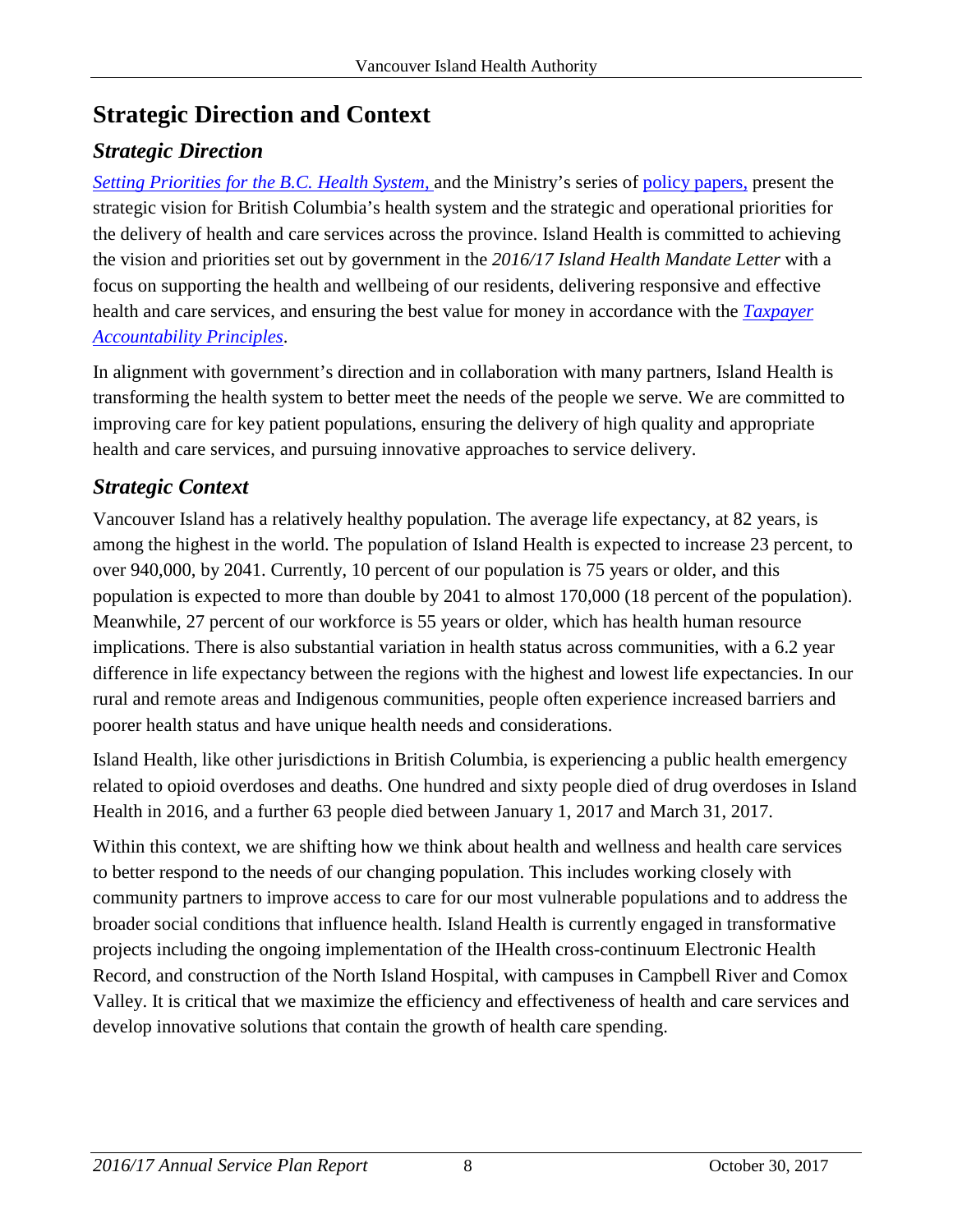## <span id="page-8-0"></span>**Report on Performance**

In 2016/17, Island Health made progress on the government's direction as set out in our Mandate Letter from the Minister of Health, and the priorities outlined in *[Setting Priorities for the B.C. Health](http://www2.gov.bc.ca/gov/topic.page?id=EF73BCF3DE34484CB4DBA9E34092402C)  [System](http://www2.gov.bc.ca/gov/topic.page?id=EF73BCF3DE34484CB4DBA9E34092402C)*. These are designed to support the health and wellbeing of British Columbians, deliver health and care services that are responsive and effective, and ensure value for money in the health system.

Island Health is committed to putting patients and their families at the heart of every interaction. This involves inviting people to be even more engaged as partners in their care, ensuring they play an integral role in decision-making and have a strong voice in the quality of care they receive. Island Health continues to work closely with provincial safety and quality councils and the Patient Care Quality Review Board to strengthen the processes and supports for effectively addressing patient concerns. In addition, shifting the culture of health care in order to engage with and improve the experience of patients and their families and improve health outcomes within and outside of Island Health is an organizational priority.

Island Health continues to move forward on all elements of the cross sector priorities while acknowledging the need to also be systematic and opportunistic in our approach to the changes in the health system. As indicated in the Chair/CEO Report Letter, significant progress was made towards achieving the specific deliverables mandated by government in 2016/17. Additional detail about Island Health's progress on its mandated priorities is provided in Appendix B.

Island Health's Board and Leadership Team integrated the *[Taxpayer Accountability Principles](http://www.google.ca/url?sa=t&rct=j&q=&esrc=s&frm=1&source=web&cd=1&cad=rja&uact=8&ved=0CB0QFjAA&url=http%3A%2F%2Fwww2.gov.bc.ca%2Fgov%2FDownloadAsset%3FassetId%3DB613CF138959439D9A947CF3D586FE6B&ei=gw9JVfrGMNbpoAT_9YCQCw&usg=AFQjCNHQ7JBmVQU4RFfwSNu0IXc8Dh66wA&bvm=bv.92291466,d.cGU)* into the organization's Code of Conduct, and used the Principles to guide strategic decision-making. Island Health has aligned its budget and cost management activities to support the achievement of organizational priorities, system-wide initiatives and the delivery of high-quality care in a fiscally disciplined and sustainable manner. We have a well-established culture of performance and outcome measurement that is supported by robust monitoring and reporting systems. There are regular meetings between the Minister and Board Chair and the Deputy Minister and CEO to ensure our continued alignment with government's strategic mandate and to regularly review the progress on each of the priority areas.

### <span id="page-8-1"></span>**Goals, Strategies, Measures and Targets**

The *2016/17 – 2018/19 Service Plan* reflects the strategic priorities contained in *[Setting Priorities for](http://www2.gov.bc.ca/gov/topic.page?id=EF73BCF3DE34484CB4DBA9E34092402C)  [the B.C. Health System](http://www2.gov.bc.ca/gov/topic.page?id=EF73BCF3DE34484CB4DBA9E34092402C)*, subsequent policy papers, and is aligned with the *[Taxpayer Accountability](http://www.google.ca/url?sa=t&rct=j&q=&esrc=s&frm=1&source=web&cd=1&cad=rja&uact=8&ved=0CB0QFjAA&url=http%3A%2F%2Fwww2.gov.bc.ca%2Fgov%2FDownloadAsset%3FassetId%3DB613CF138959439D9A947CF3D586FE6B&ei=gw9JVfrGMNbpoAT_9YCQCw&usg=AFQjCNHQ7JBmVQU4RFfwSNu0IXc8Dh66wA&bvm=bv.92291466,d.cGU)  [Principles](http://www.google.ca/url?sa=t&rct=j&q=&esrc=s&frm=1&source=web&cd=1&cad=rja&uact=8&ved=0CB0QFjAA&url=http%3A%2F%2Fwww2.gov.bc.ca%2Fgov%2FDownloadAsset%3FassetId%3DB613CF138959439D9A947CF3D586FE6B&ei=gw9JVfrGMNbpoAT_9YCQCw&usg=AFQjCNHQ7JBmVQU4RFfwSNu0IXc8Dh66wA&bvm=bv.92291466,d.cGU)*. The priorities build from previous plans and focus on supporting the health and wellbeing of British Columbians, delivering health and care services that are responsive and effective, and ensuring value for money in the health system. Underlying these goals is the fundamental principle of patient-centred care: a sustained focus on shifting the culture of health care in B.C. to put patients at the centre, which drives policy, accountability, service design and delivery.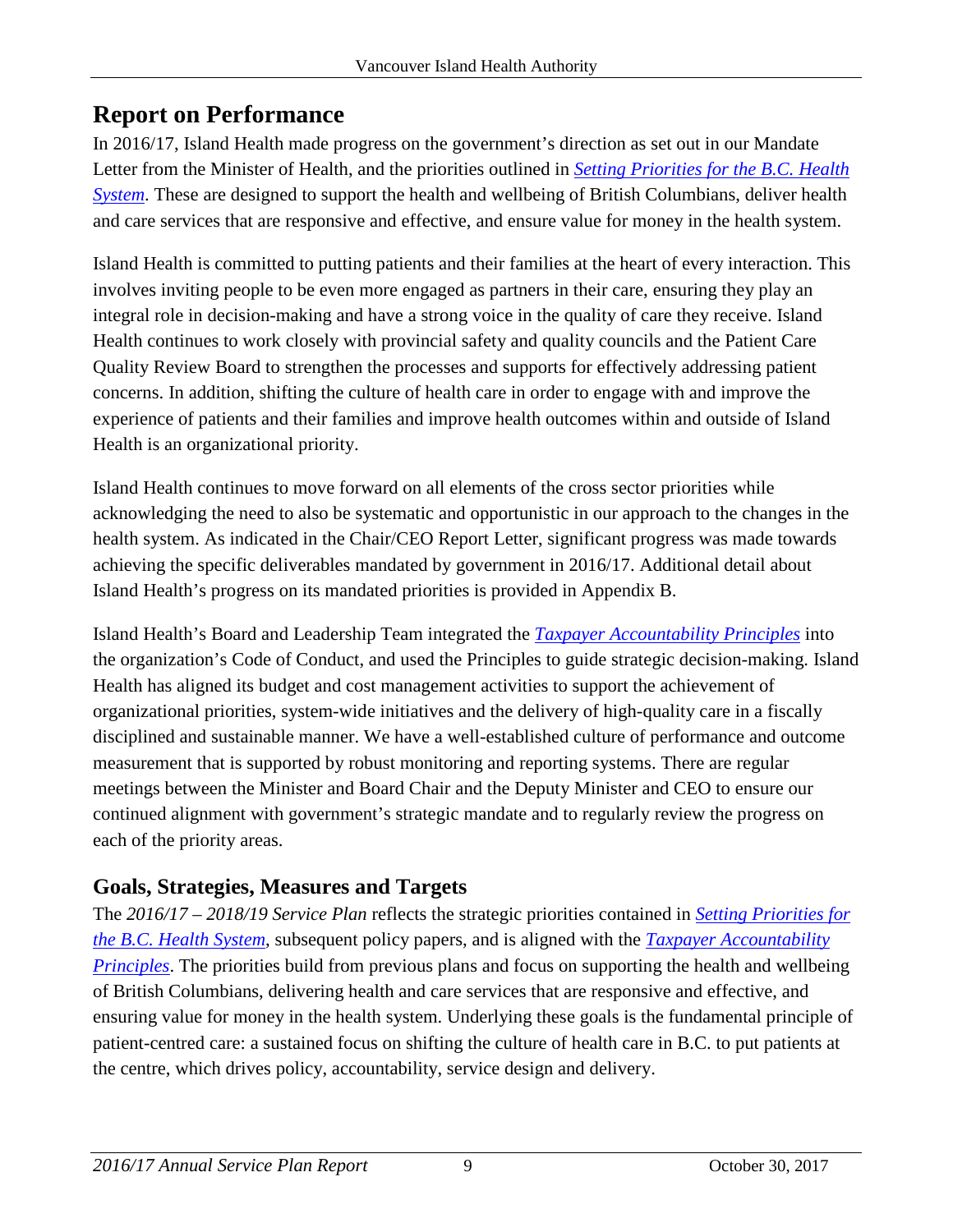## **Goal 1: Support the health and wellbeing of British Columbians.**

Overall health and wellness is influenced by many factors including education, income, housing and healthy living. Within the context of supporting community population health needs, Island Health will explore new approaches and opportunities to support health in the future. This involves working with a wide range of partners, including service agencies, local non-profit organizations, all levels of government, the education sector, Indigenous leaders, businesses, and residents. Effective partnerships among these groups provide the collective wisdom and experience to achieve common goals, including new ways to promote health and prevent disease.

### **Objective 1.1: Improved population health and reduced disparities through targeted and effective health promotion and disease prevention.**

#### **Strategies**

• Continue to implement healthy living and disease prevention services to address the needs of high-risk populations and reduce health inequities in alignment with the *Healthy Families B.C. Policy Framework*.

### **Objective 1.2: Strengthened collaboration and partnerships with communities and other stakeholders to improve health and care.**

#### **Strategies**

- Continue to implement prevention and promotion initiatives focused on children and youth in partnership with community stakeholders, and in alignment with the *Healthy Families B.C. – Healthy Schools Framework*.
- Continue to collaborate with community stakeholders to develop healthy living action plans and advance innovative approaches to improving community health and wellbeing in alignment with the *Healthy Families B.C. – Healthy Communities Strategy*.
- Further strengthen our collaboration and relationships with communities, physician partners, First Nations, and other stakeholders to support the health and wellbeing of our population.
- Work with research and academic partners to strengthen the health research and innovation agenda to foster improved patient outcomes and health system performance.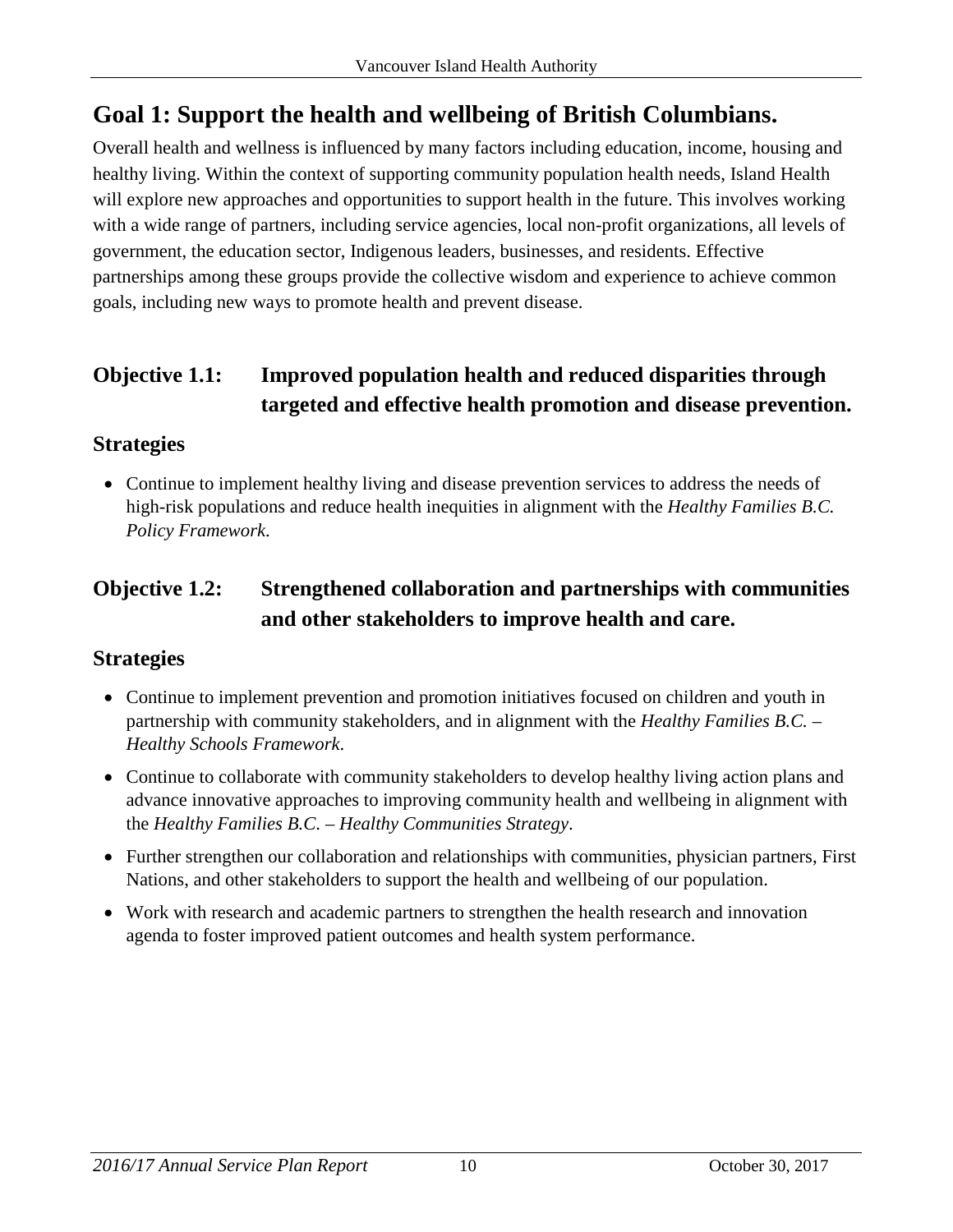| <b>Performance Measure</b>                                                       | 2011/12         | 2016/17       | 2016/17       | 2017/18       | 2018/19       |
|----------------------------------------------------------------------------------|-----------------|---------------|---------------|---------------|---------------|
|                                                                                  | <b>Baseline</b> | <b>Target</b> | <b>Actual</b> | <b>Target</b> | <b>Target</b> |
| Percent of communities that have<br>completed healthy living<br>strategic plans. | 14%             | 44%           | 53%           | 47%           | 50%           |

#### **Performance Measure 1**: **Healthy Communities.**

**Data Source:** Survey, Healthy Living Branch, Population and Public Health Division, Ministry of Health.

#### **Discussion**

This performance measure focuses on the proportion of the 162 communities in British Columbia that have been developing healthy living strategic plans, in partnership with the Ministry and health authorities, since 2010/11. Community efforts to support healthy living through planning, policies, built environments and other mechanisms are critical to engaging individuals where they live, work and play. Sustained community level actions will encourage more active lifestyles while decreasing the risk factors for chronic diseases and injury.

As of March 2017, Island Health has exceeded its target for this measure with 19 communities having a healthy living strategic plan. Island Health will continue to build upon the successes achieved to date in order to support and promote the health and wellbeing of residents.

## **Goal 2: Deliver a system of responsive and effective health care services across British Columbia.**

Island Health is committed to putting patients and their families at the heart of every interaction. This involves inviting people to be even more engaged partners in their care and ensuring they play an integral role in decision-making. This means listening to patients and their families, responding openly to their concerns, informing them about care options and recognizing and encouraging their input.

Island Health strives to create a culture of engagement, innovation and accountability where trust, collaboration and a strong commitment to safety and quality are built at all levels of care. Care decisions will be patient-centred and based on the best available scientific evidence. Care teams will work to eliminate 'must never happen' events and avoidable harm. An essential element of quality is ensuring the smooth flow of patients through the system as their needs change so that everyone gets the services they need where and when they need them. Island Health will work to ensure there are no unnecessary transitions in care, and that care that can be provided in a community setting is available.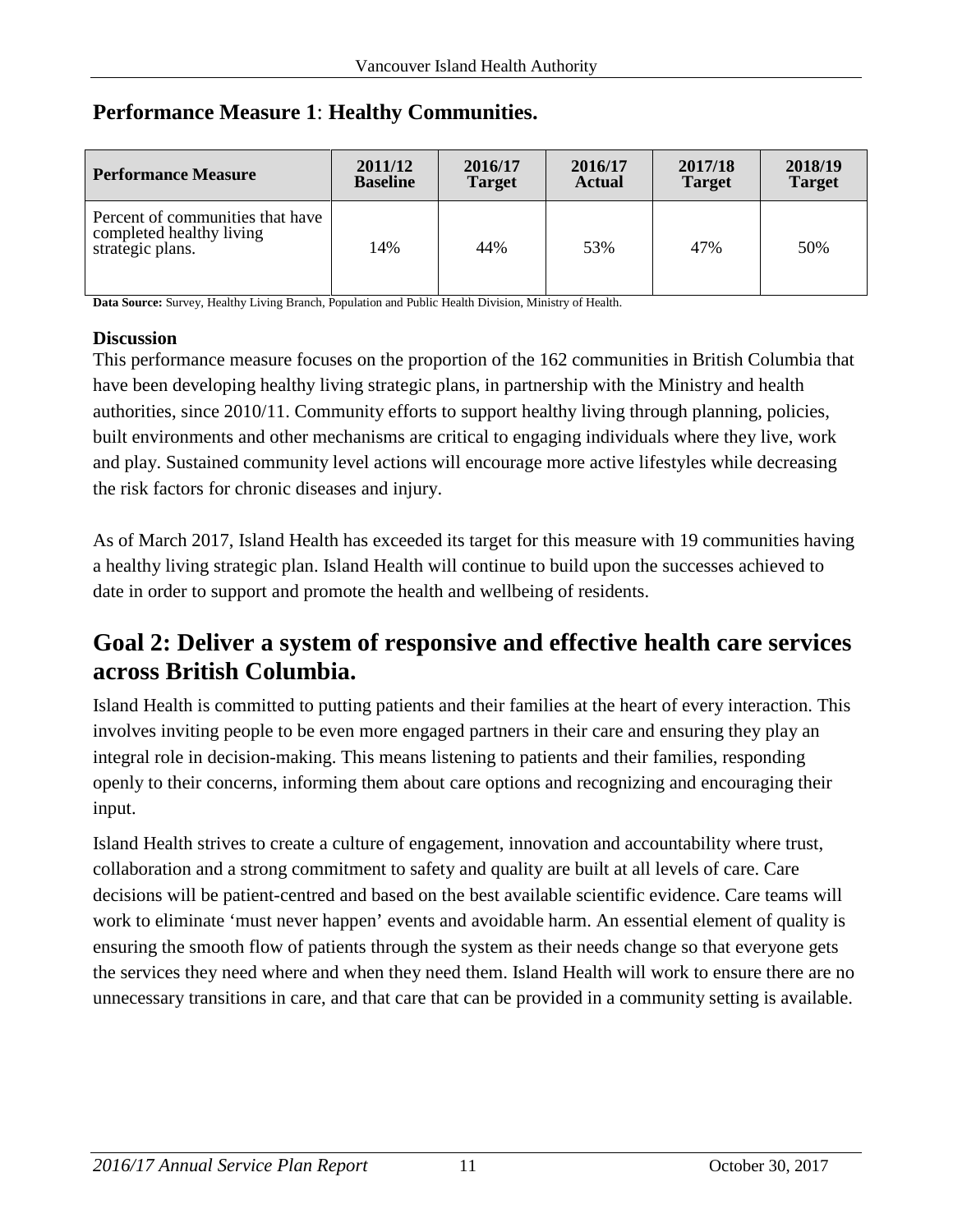### **Objective 2.1: Exemplary patient experience, based on excellence in quality and safety and 'patient and family-centred care'.**

#### **Strategies**

- Empower patients and families to be partners in their care and to play an integral role in decisionmaking and innovation.
- Implement Island Health's *Engagement to Experience Framework* to achieve exemplary patient, care team, physician, and community experience through excellence in engagement.
- Continue expansion of IHealth to enable 'One Person, One Record, One Plan for Health and Care'.
- Continue to advance the clinical analytics capabilities of IHealth to enable continuous quality improvement.
- Enhance the delivery of high quality, safe care by embedding quality standards into practice and through expansion of a closed-loop medication system and unit-dose medication distribution.
- Improve patient experiences by embedding cultural safety into all aspects of care, with a focus on Indigenous cultural safety and humility.

### **Objective 2.2: A primary care model that provides comprehensive and coordinated team-based care linked to specialized services.**

#### **Strategies**

- Increase access to services and continuity of care for patients by implementing Primary Care Homes in targeted Island Health communities through collaboration between family practices and Island Health care teams.
- Improve services for vulnerable populations through a service model redesign based on community partnerships and interdisciplinary collaborative practice teams built around primary care providers.
- Continue to expand Telehome monitoring to support patients in their homes, providing proactive support to improve health and avoid acute care services.

### **Objective 2.3: Improved patient health outcomes and reduced hospitalization for seniors through effective community services.**

#### **Strategies**

• Implement a service model redesign in targeted Island Health communities to improve care outcomes and reduce hospitalization for seniors through effective community services.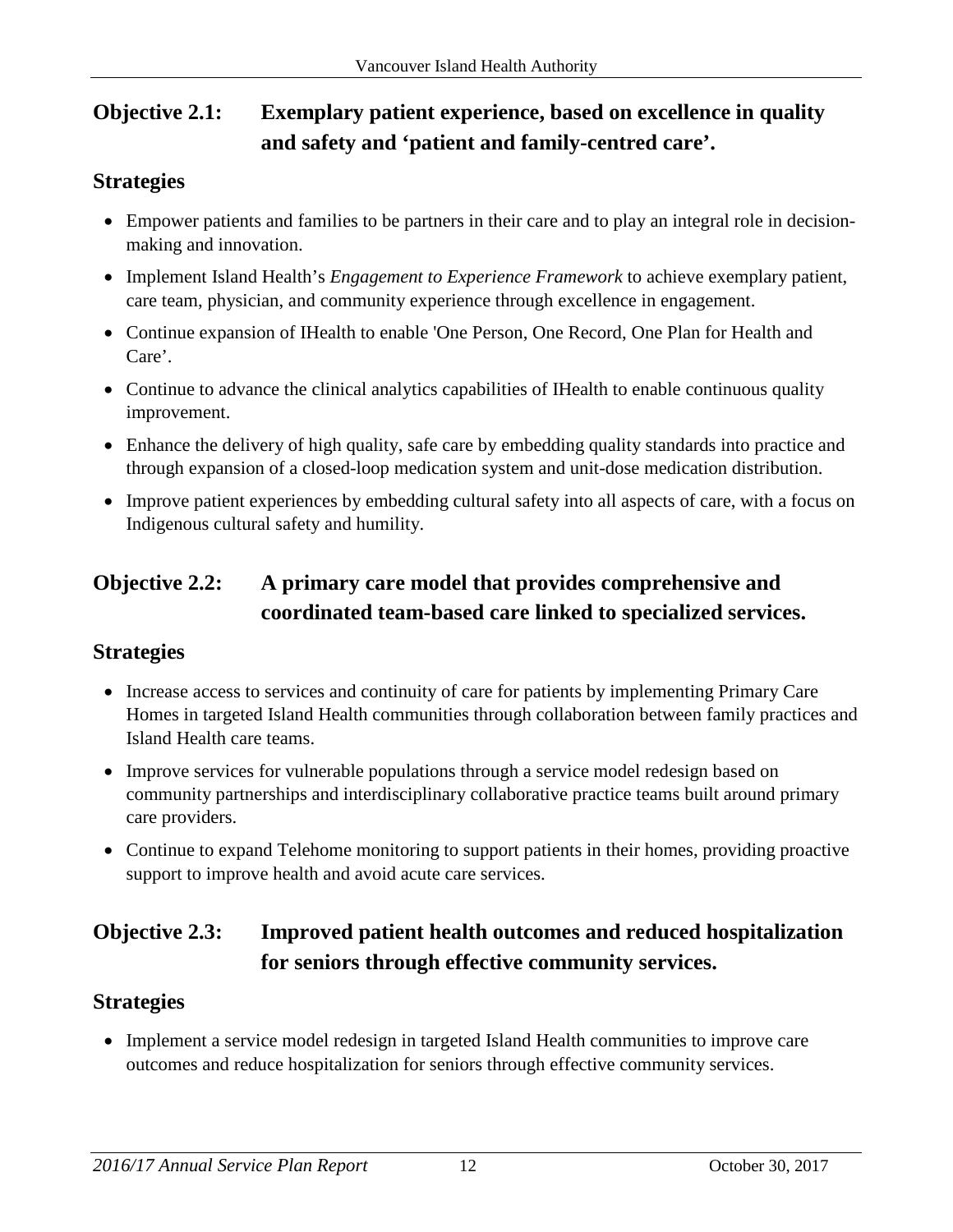• Continue implementation of the plan to increase hospice spaces in alignment with the Ministry of Health End-of-Life strategy.

### **Objective 2.4: Improved patient health outcomes and reduced hospitalization for those with mental health and addiction issues through effective community services.**

#### **Strategies**

- Continue implementation of mental health system redesign to improve patient health outcomes and reduce hospitalizations for those with mental health and addiction issues, in alignment with Ministry of Health direction.
- Continue to improve access to addiction treatment, including creating additional addiction treatment spaces.

### **Objective 2.5: Improved access to timely and appropriate surgical treatments and procedures.**

#### **Strategies**

- Continue implementation of our comprehensive plan to increase surgical volumes and improve access to timely and appropriate surgical treatments and procedures.
- Increase MRI scans to improve access for patients.

### **Objective 2.6: Sustainable and effective health services in rural and remote areas, including Indigenous communities.**

#### **Strategies**

- Enhance health and wellness, and the quality of care in Island Health rural and remote communities, by improving the rural patient journey, continuing the recruitment of physicians and implementing a community paramedicine program in select sites.
- Expand Virtual Care (Telehealth services) in alignment with population and community needs, with a specific focus on Indigenous communities.
- Continue to implement strategies to address the unique health care needs of Indigenous peoples in partnership with the First Nations Health Authority, and Indigenous communities.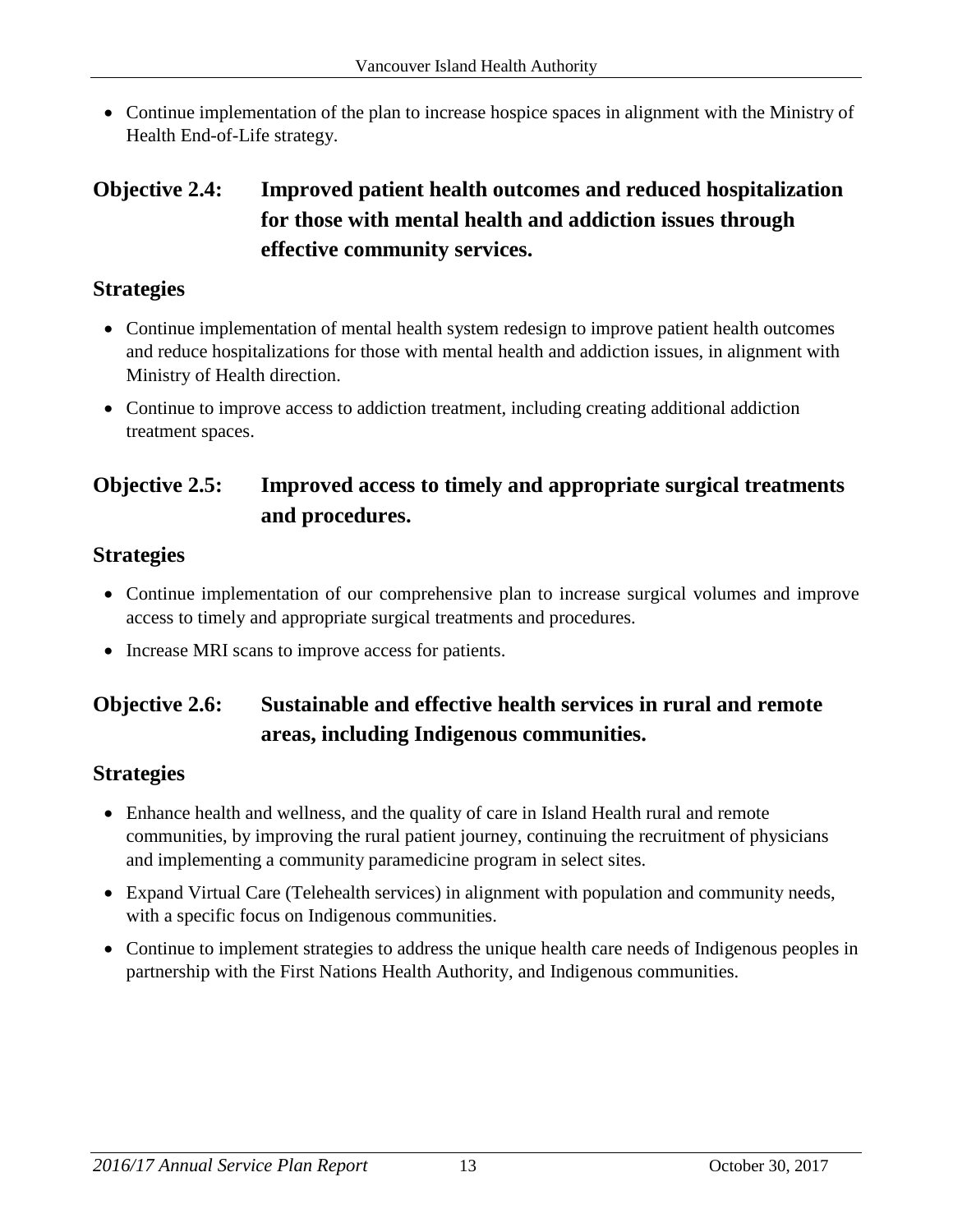| <b>Performance Measure</b>                                                                                                               | 2013/14         | 2016/17       | 2016/17       | 2017/18 | 2018/19 |
|------------------------------------------------------------------------------------------------------------------------------------------|-----------------|---------------|---------------|---------|---------|
|                                                                                                                                          | <b>Baseline</b> | <b>Target</b> | <b>Actual</b> | Target* | Target* |
| Number of people with a<br>chronic disease admitted to<br>hospital per 100,000 people<br>aged 75 years and older (age-<br>standardized). | 2,735           | 2,642         | 2,614         | 2,612   | 2,582   |

#### **Performance Measure 2**: **Managing Chronic Disease in the Community.**

**Data Source:** Discharge Abstract Database, Integrated Analytics: Hospital, Diagnostic and Workforce Branch, Health Sector Information, Analysis and Reporting Division, Ministry of Health.

\* 2017/18 and 2018/19 targets derived using a 1991 population base; in future reporting, targets and actual values for 2017/18 onwards will be restated based on the 2011 population base.

#### **Discussion**

This performance measure tracks the number of people, 75 years of age and older, with select chronic diseases such as asthma, chronic obstructive pulmonary disease, heart disease and diabetes, who are admitted to hospital. People with these chronic diseases need the expertise and support of health care providers to manage their disease in the community in order to maintain functioning and reduce complications that will require more medical care. This proactive disease management reduces unnecessary emergency department visits, hospitalizations and diagnostic testing.

Island Health has exceeded its target for this measure. We will continue to build upon successes achieved to date in order to provide Island Health residents living with these chronic diseases the care that they require to be as healthy as possible. We will continue to enable team-based care and innovative approaches such as virtual care and home-based monitoring to enable our residents to receive their care from the most appropriate provider available.

#### **Performance Measure 3: Community Mental Health Services.**

| <b>Performance Measure</b>                                                                                                                        | 2013/14         | 2016/17       | 2016/17       | 2017/18       | 2018/19       |
|---------------------------------------------------------------------------------------------------------------------------------------------------|-----------------|---------------|---------------|---------------|---------------|
|                                                                                                                                                   | <b>Baseline</b> | <b>Target</b> | <b>Actual</b> | <b>Target</b> | <b>Target</b> |
| Percent of people admitted to<br>hospital for mental illness and<br>addictions who are readmitted<br>within 30 days, 15 years of<br>age and over. | 13.1%           | 12.4%         | 12.5%         | 12.0%         | 12.0%         |

**Data Source:** Discharge Abstract Database, Integrated Analytics: Hospital, Diagnostic and Workforce Branch, Health Sector Information, Analysis and Reporting Division, Business Analytics Strategies and Operations Branch, Health Sector Information , Analysis and Reporting Division, Ministry of Health.

#### **Discussion**

In British Columbia, there is a focus on improving access to a range of services and supports in the community, including for persons with mental health and addiction issues. This performance measure focuses on one aspect of the effectiveness of community-based supports to help persons with mental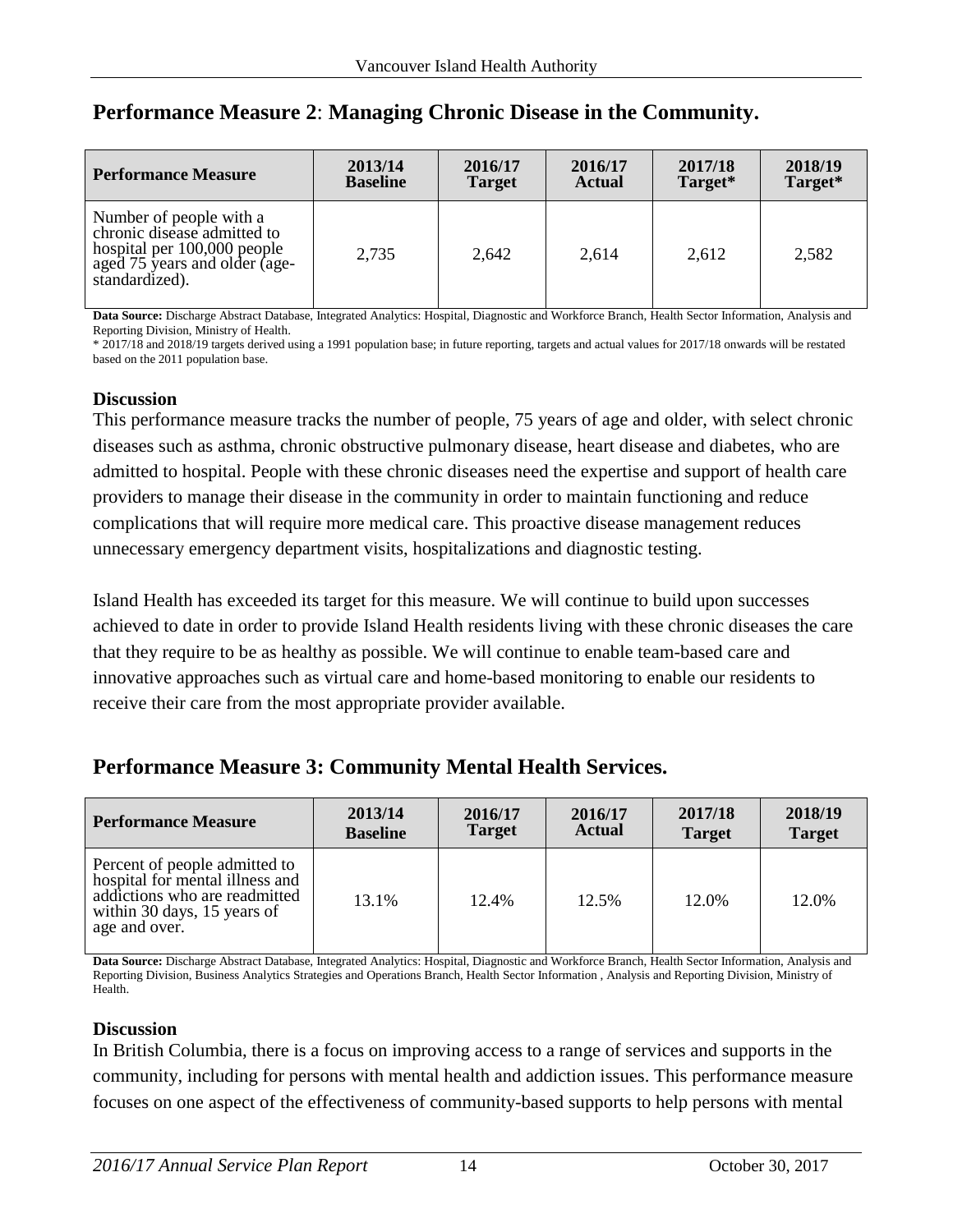health and addiction issues receive appropriate and accessible care, and avoid readmission to hospital. Other components include good discharge planning and maintaining the appropriate length of stay in a hospital. Central to these efforts is building a strong system of primary and community care which enhances capacity and provides evidence-based approaches to care.

Island Health substantially achieved its target for this measure. We are committed to continuing to improve community access for people with moderate to severe mental illness and/or addiction issues by strengthening and improving the continuum of care, including specialized programs and services for individuals living with significant mental health and/or addictions.

### **Performance Measure 4: Access to Scheduled (Non-Emergency) Surgery.**

| <b>Performance Measure</b>                                  | 2013/14         | 2016/17       | 2016/17       | 2017/18       | 2018/19       |
|-------------------------------------------------------------|-----------------|---------------|---------------|---------------|---------------|
|                                                             | <b>Baseline</b> | <b>Target</b> | <b>Actual</b> | <b>Target</b> | <b>Target</b> |
| Percent of scheduled surgeries<br>completed within 26 weeks | 87%             | 95%           | 80%           | 95%           | 95%           |

**Data Source:** Surgical Wait Time Production (SWTP, Site 158), Ministry of Health. Includes all elective adult and pediatric surgeries. **Notes:**

1. Baseline is for surgeries completed from April 1, 2013 to March 31, 2014. Target percents are for surgeries completed in the fiscal year.

2. The total wait time is the difference between the date the booking form is received at the hospital and the date the surgery is completed.

#### **Discussion**

During the last several years, British Columbia's health system has continued to focus on reducing wait times and improving surgical access. Continuous efforts to foster innovation and efficiency in British Columbia's hospitals are initiatives designed to improve the timeliness of access to an expanding range of surgical procedures. This performance measure tracks whether scheduled surgeries are completed within the maximum established benchmark wait time of 26 weeks. Surgical resources are also being allocated to complete the surgeries for people who have been waiting the longest.

Island Health continues to be challenged by surgical wait time performance, despite improving the number of long-waiting patients. Seventeen percent of patients waited over 40 weeks for surgery in April 2016 while less than 10 percent waited over 40 weeks by the end of the 2016/17 fiscal year. Island Health also began the implementation of the Three-Year Plan for Surgery at Victoria General Hospital, which focused on increasing surgical capacity, and improved waitlist management and patient communication.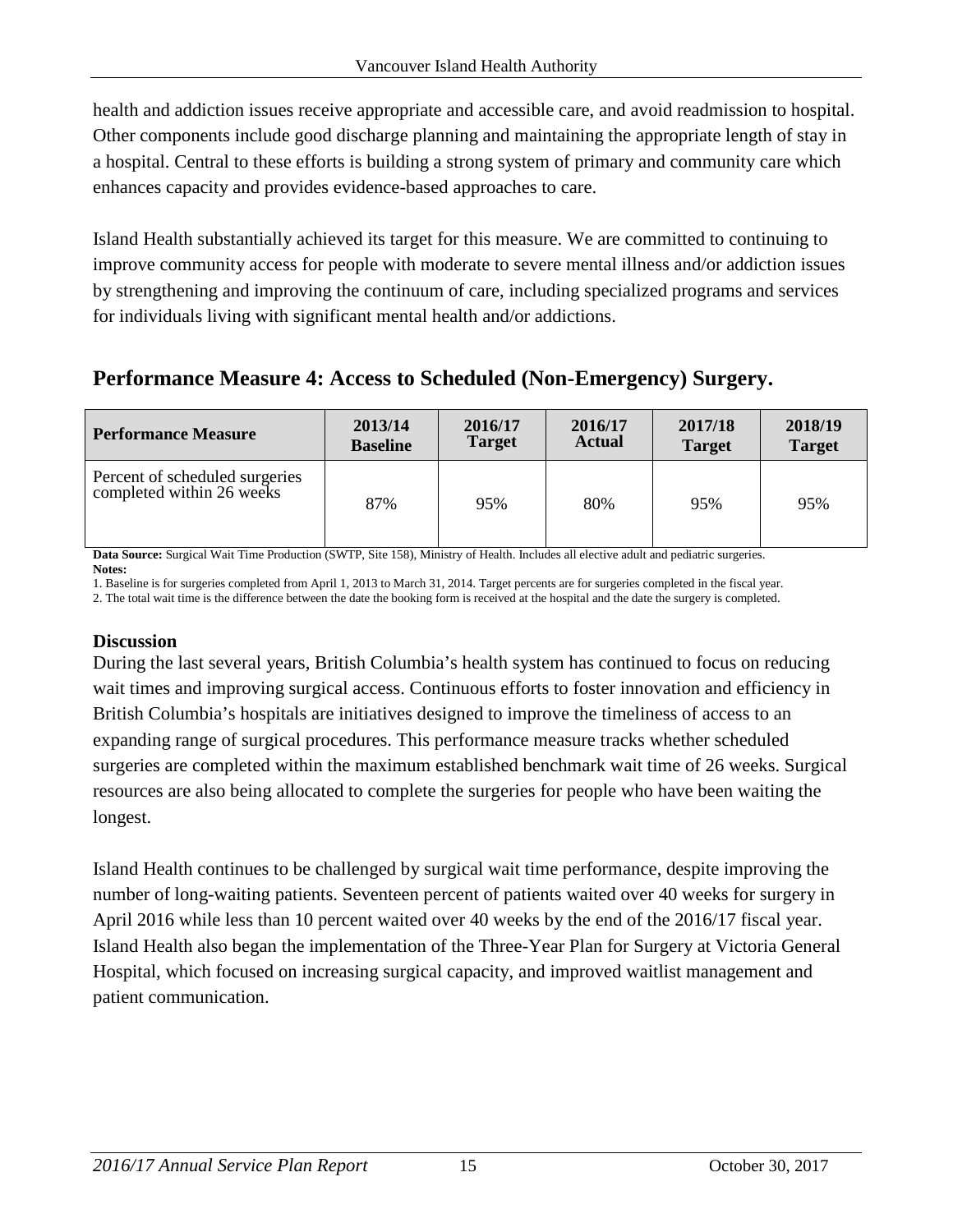### **Goal 3: Ensure value for money.**

Key to a successful, sustainable health care system is ensuring that limited public resources are used in the most efficient and effective way possible to deliver high-quality, responsive and safe care. It also means implementing new ideas and innovative approaches to care; providing the services people need; striving for excellence; challenging the status quo; and enabling patients to define outcomes that matter to them. Focusing on cross-system supports such as health human resource management, IM/IT and technology infrastructure will help achieve the vision set out in *[Setting Priorities for the](http://www2.gov.bc.ca/gov/topic.page?id=EF73BCF3DE34484CB4DBA9E34092402C)  [B.C. Health System](http://www2.gov.bc.ca/gov/topic.page?id=EF73BCF3DE34484CB4DBA9E34092402C)*.

### **Objective 3.1: Ensure the best value through collaboration and courageous innovation.**

#### **Strategies**

- Pursue innovation through the creative use of technology to support the patient and staff experience, and improve efficiency across the health system.
- Advance the construction of the North Island Hospitals, including the St. Joseph's Hospital transition, with a focus on developing a network of care to meet the needs of local communities and First Nations.
- Expand and improve our residential care infrastructure in priority areas.
- Maintain and upgrade our capital infrastructure to support our strategic direction.

### **Objective 3.2: Effective management of Health Human Resources, IMIT and technology infrastructure, and approaches to funding.**

#### **Strategies**

- Implement a health human resource strategy to enhance engagement and experience through workforce planning, organizational change management, workplace safety, human resources and talent management processes.
- Maximize revenue and cost savings through participation in provincial shared services planning.
- Collaborate with health sector partners to ensure integrated and cost-effective approaches to information management and technology.
- Improve medical staff engagement and enhance the processes that support physicians to participate effectively in health system decision-making.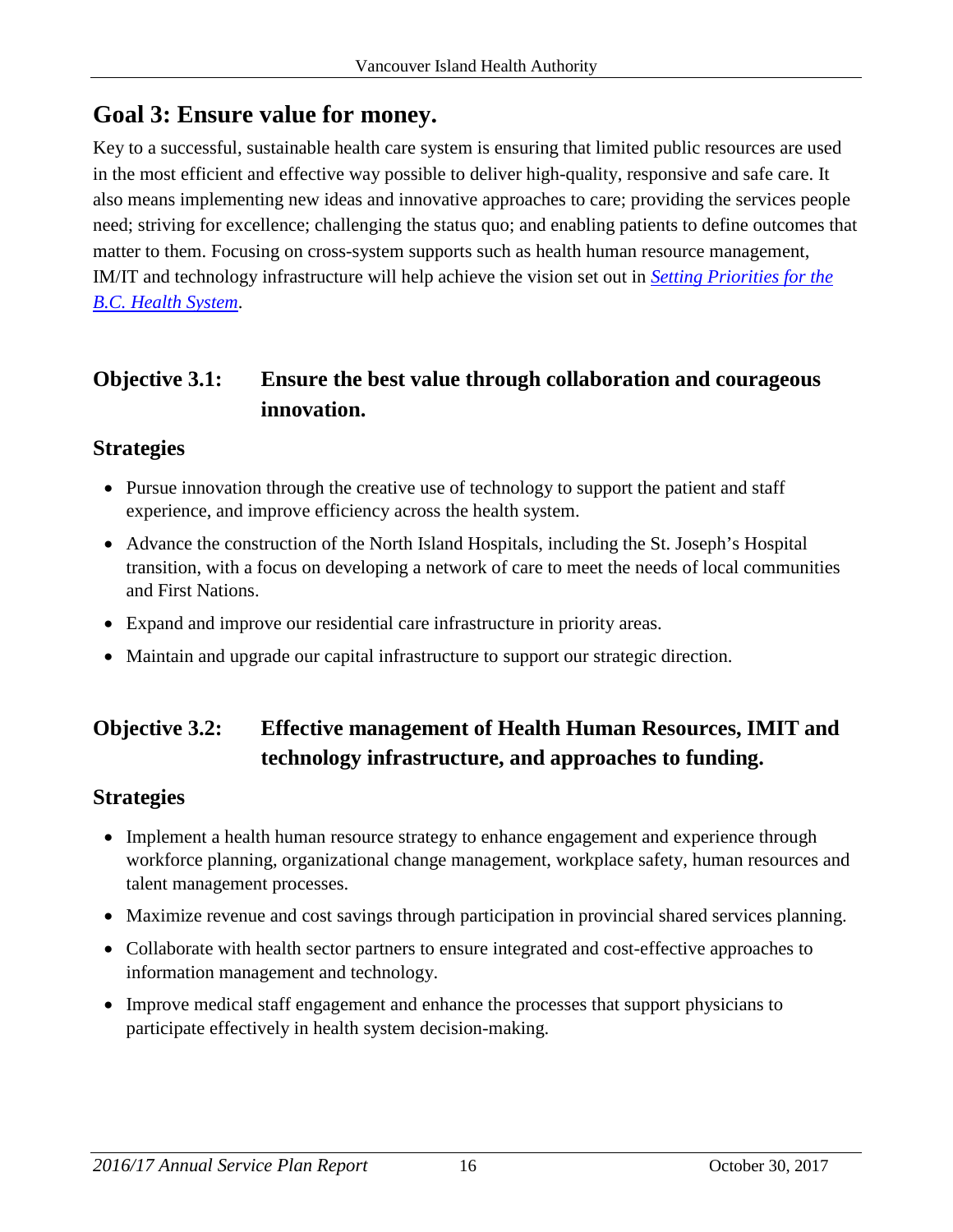### **Objective 3.3: A robust performance management and accountability framework that drives continuous improvement.**

#### **Strategies**

- Continue to strengthen performance monitoring, reporting and continuous improvement structures and processes to support management excellence and cost-effective and efficient services.
- Ensure Island Health governance and actions continue to support the *Taxpayer Accountability Principles*.

### **Performance Measure 5: Nursing Overtime.**

| <b>Performance Measure</b>                                            | 2010 Baseline | 2016<br><b>Target</b> | 2016<br><b>Actual</b> | 2017<br><b>Target</b> | 2018<br><b>Target</b> |
|-----------------------------------------------------------------------|---------------|-----------------------|-----------------------|-----------------------|-----------------------|
| Nursing overtime hours as<br>a percent of productive<br>nursing hours | 3.5%          | $\leq 3.3\%$          | 4.4%                  | $\leq 3.3\%$          | $\leq 3.3\%$          |

**Data Source:** Health Sector Compensation Information System, Health Employers Association of British Columbia. **Note:** Based on calendar year.

#### **Discussion**

This performance measure compares the amount of overtime worked by nurses to the overall amount of time nurses worked. Overtime is a key indicator of the overall health of a workplace as high rates of overtime may reflect inadequate staffing or high levels of absenteeism. Reducing overtime rates by addressing the underlying causes helps promote both patient and caregiver safety while also reducing unnecessary costs to the health system.

Island Health did not meet the overtime target in 2016. In the first three months of 2017, Island Health saw an improvement in nursing overtime, and which was less than the British Columbia average. However, nursing overtime is still above the 2017 target. There is a strong emphasis within Island Health to better manage "workload" or staffing beyond the funded baseline. Having sufficient available staff is made possible by: improvements in the recruitment process including reducing delays to hire and offering incentives in rural and remote areas; strategies for training and education for specialty and difficult to fill positions; strategies for attendance promotion; the appropriate number of dedicated relief pool positions, proactive seasonal capacity planning for over census protocol staffing; as well as efficiencies in contacting staff for available shifts.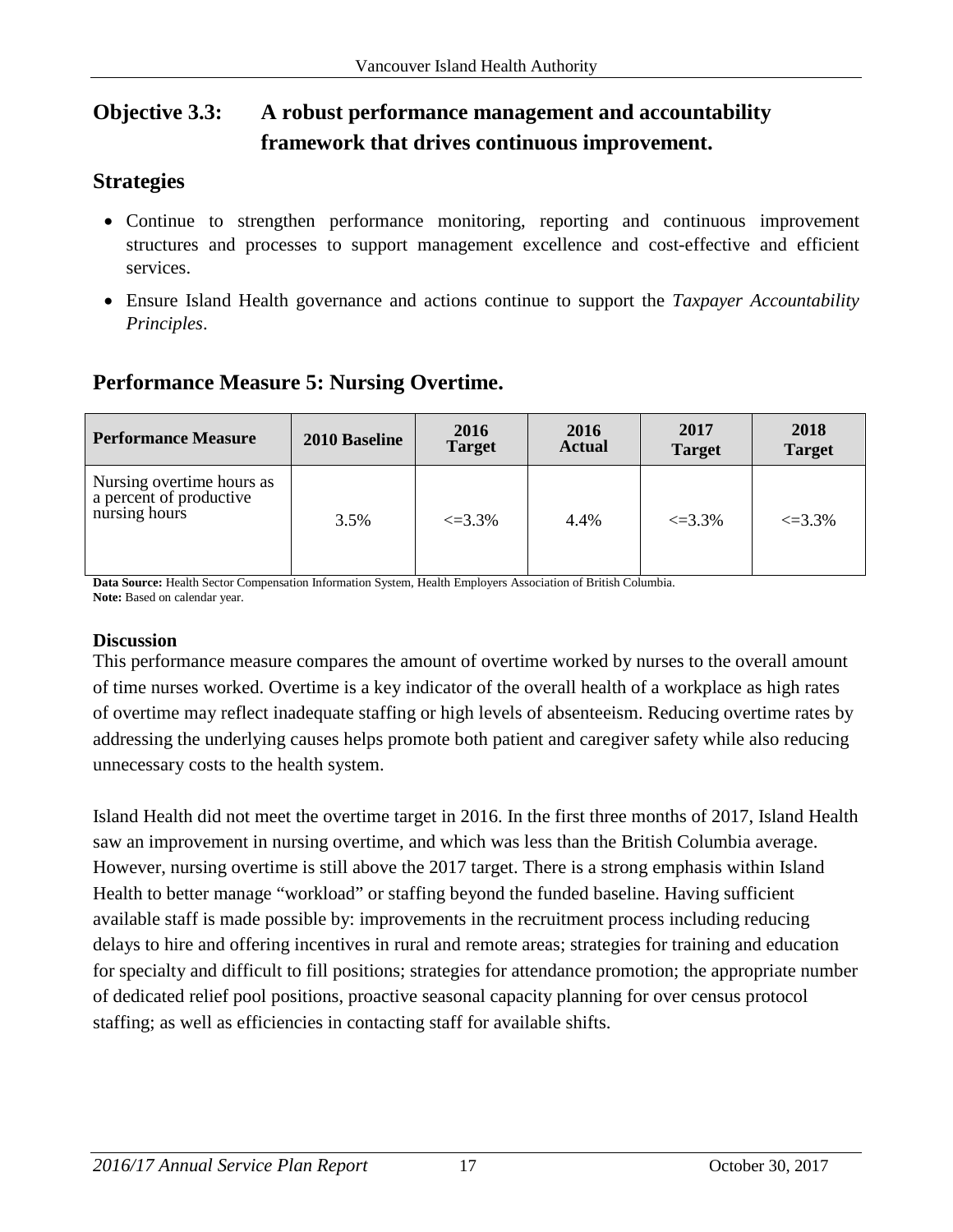## <span id="page-17-0"></span>**Financial Report**

#### <span id="page-17-1"></span>**Discussion of Results**

The Island Health 2016/17 budget was \$2.237 billion. Actual operating expenditures for the fiscal year end March 31, 2017, were \$2.282 billion and actual revenues were \$2.285 billion, resulting in a surplus of \$2.3 million, or 0.1 percent of the annual budget.

The most significant operating variance was in acute care**.** Increased revenue and expenditures in acute care are both due primarily to increased volume and rates for payments to contracted physicians, funding for additional bariatric surgeries and Magnetic Resonance Imaging (MRI) volumes, North Island Hospital start-up costs, and increased wage rates negotiated through collective agreements effective February 1, 2017.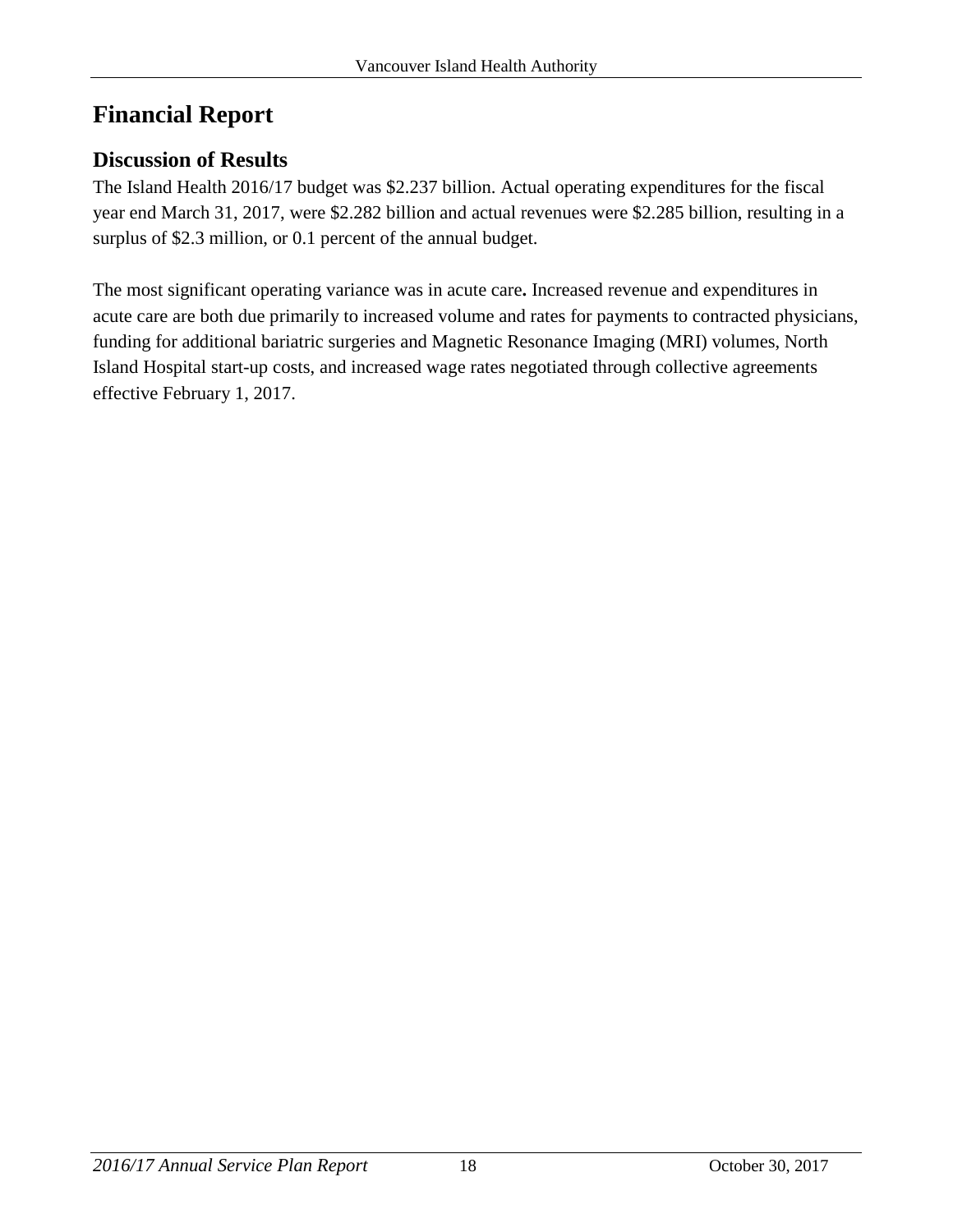## <span id="page-18-0"></span>**Financial Resource Summary Table**

| \$ millions                            | 2016/17<br><b>Budget</b> | 2016/17<br><b>Actual</b> | 2016/17<br><b>Variance</b> |  |  |
|----------------------------------------|--------------------------|--------------------------|----------------------------|--|--|
| <b>OPERATING SUMMARY</b>               |                          |                          |                            |  |  |
| <b>Provincial Government Sources</b>   | 2,112.3                  | 2,159.2                  | 46.9                       |  |  |
| Non-Provincial Government              |                          |                          |                            |  |  |
| Sources                                | 125.0                    | 125.3                    | 0.3                        |  |  |
| <b>Total Revenue:</b>                  | 2,237.3                  | 2,284.5                  | 47.2                       |  |  |
| <b>Acute Care</b>                      | 1,214.7                  | 1,257.9                  | 43.2                       |  |  |
| <b>Residential Care</b>                | 362.9                    | 365.9                    | 3.0                        |  |  |
| <b>Community Care</b>                  | 255.9                    | 256.3                    | 0.4                        |  |  |
| Mental Health & Substance Use          | 167.8                    | 166.9                    | $-0.9$                     |  |  |
| Population Health & Wellness           | 59.2                     | 60.5                     | 1.3                        |  |  |
| Corporate                              | 176.8                    | 174.8                    | $-2.0$                     |  |  |
| <b>Total Expenditures:</b>             | 2,237.3                  | 2,282.2                  | 44.9                       |  |  |
| Surplus (Deficit)                      | 0.0                      | 2.3                      | 2.3                        |  |  |
| <b>CAPITAL SUMMARY</b>                 |                          |                          |                            |  |  |
| <b>Funded by Provincial Government</b> | 149.9                    | 118.2                    | $-31.7$                    |  |  |
| Funded by Foundations, Regional        |                          |                          |                            |  |  |
| Hospital Districts, and other Non-     |                          |                          |                            |  |  |
| <b>Government Sources</b>              | 161.5                    | 117.8                    | $-43.7$                    |  |  |
| <b>Total Capital Spending:</b>         | 311.4                    | 236.0                    | $-75.4$                    |  |  |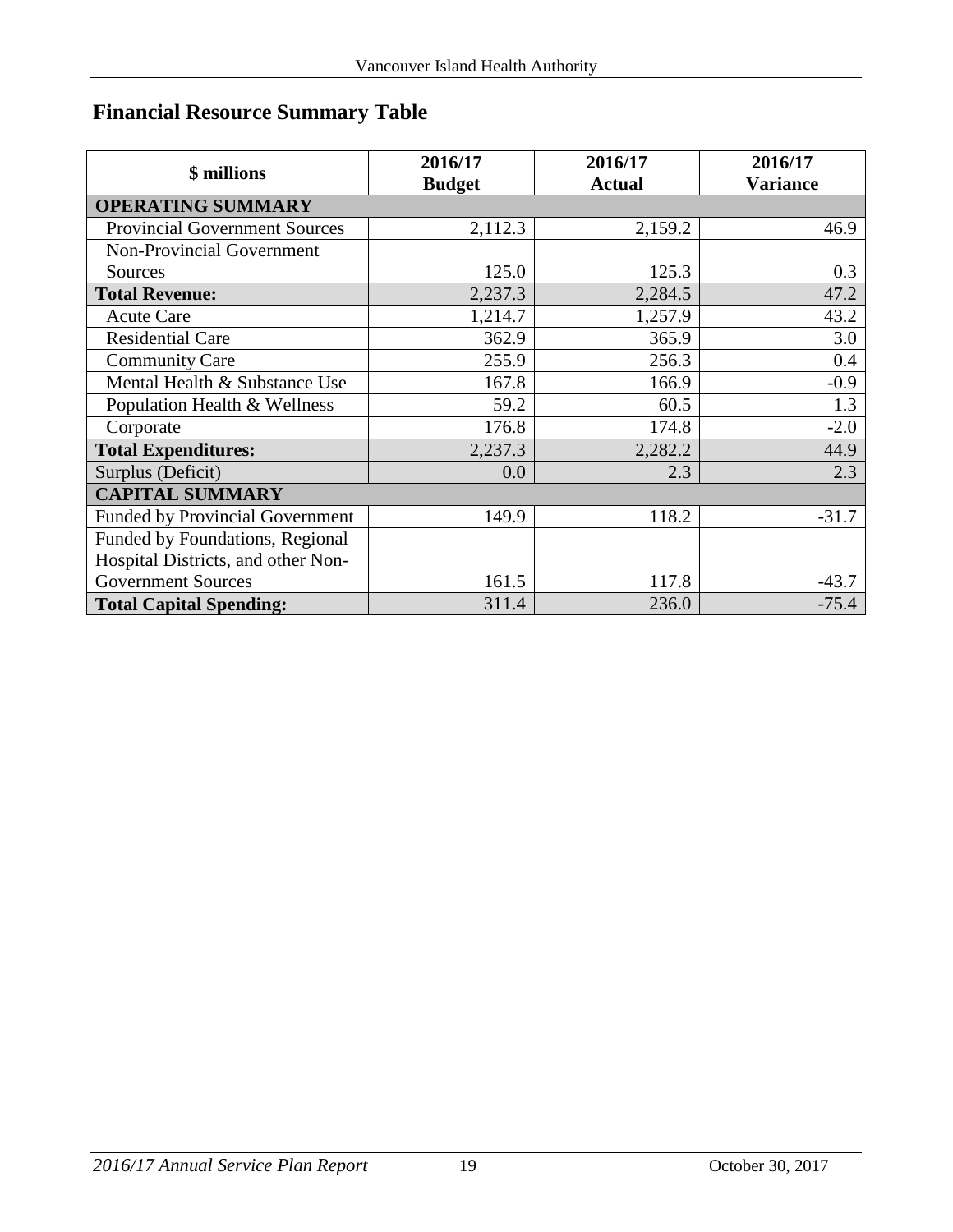## <span id="page-19-0"></span>**Major Capital Projects**

| <b>Major Capital Projects</b>                                                                                                                                                                                                                                                                                                                                                                                                                                                                                                                                                                                                                                                                                                                                                                                                        | <b>Targeted</b><br><b>Completion</b><br><b>Date</b><br>(Year) | <b>Approved</b><br><b>Anticipated</b><br><b>Total Cost of</b><br>Project<br>(\$ millions) | <b>Project Cost</b><br>to<br>March 31,<br>2017<br>(S millions) |
|--------------------------------------------------------------------------------------------------------------------------------------------------------------------------------------------------------------------------------------------------------------------------------------------------------------------------------------------------------------------------------------------------------------------------------------------------------------------------------------------------------------------------------------------------------------------------------------------------------------------------------------------------------------------------------------------------------------------------------------------------------------------------------------------------------------------------------------|---------------------------------------------------------------|-------------------------------------------------------------------------------------------|----------------------------------------------------------------|
| <b>North Island Hospital Project</b><br>Ground breaking took place in July 2014 at both sites for<br>new campuses in Campbell River and in the Comox Valley<br>to open in fall 2017. The new 39,800 square metre<br>(approximately 428,400 square foot) Comox Valley<br>campus will have 153 beds, replacing the 120-bed St.<br>Joseph's General Hospital. The new 32,300 square metre<br>(approximately 347,700 square foot) Campbell River<br>campus will have 95 beds, replacing the existing 79-bed<br>Campbell River Hospital. Together the new hospitals will<br>form an enhanced integrated network of care for the mid<br>and north Island, delivering high quality patient care<br>through world-class health care facilities.<br>For more information on this project, please see the<br>website at: http://nihp.viha.ca/. | 2017                                                          | 606.200                                                                                   | 519.887                                                        |
| Nanaimo Regional General Hospital Electrical Energy<br><b>Plant Redevelopment</b><br>The Nanaimo Regional General Hospital continues to<br>grow and expand. These changes have created a deficit<br>within the electrical distribution infrastructure that needs to<br>be addressed given future projected growth. This project<br>will redevelop the electrical energy plant to meet current<br>codes and standards with capacity for future growth.                                                                                                                                                                                                                                                                                                                                                                                | 2017                                                          | 12.500                                                                                    | 2.803                                                          |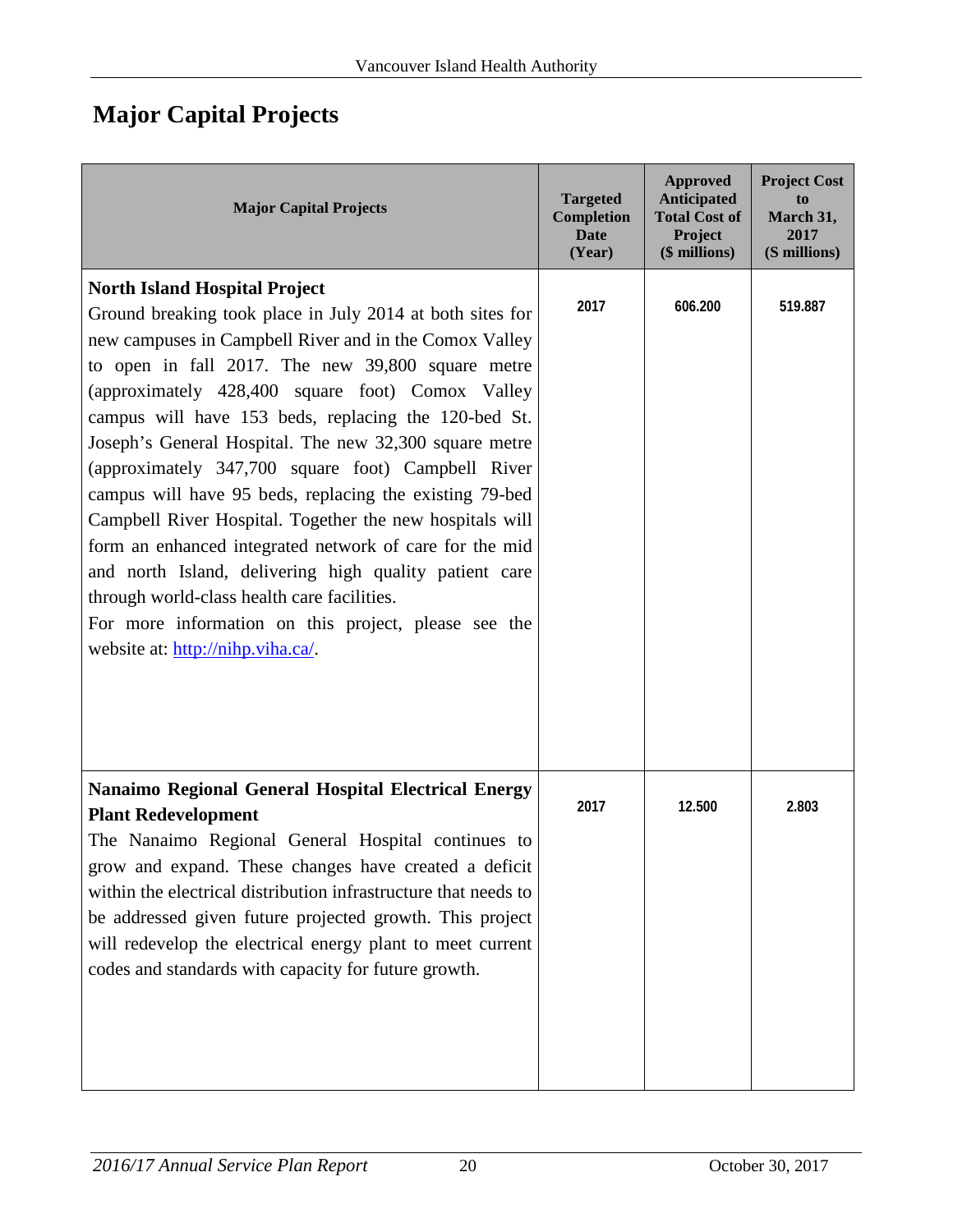| <b>Major Capital Projects</b>                                                                                                                                                                                                                                                                                                                                                                                                                                                                             | <b>Targeted</b><br><b>Completion</b><br><b>Date</b><br>(Year) | <b>Approved</b><br><b>Anticipated</b><br><b>Total Cost of</b><br>Project<br>(\$ millions) | <b>Project Cost</b><br>to<br>March 31,<br>2017<br>(S millions) |
|-----------------------------------------------------------------------------------------------------------------------------------------------------------------------------------------------------------------------------------------------------------------------------------------------------------------------------------------------------------------------------------------------------------------------------------------------------------------------------------------------------------|---------------------------------------------------------------|-------------------------------------------------------------------------------------------|----------------------------------------------------------------|
| Nanaimo Regional General Hospital CT Scanner<br><b>Replacement</b><br>This<br>project will replace the existing Computed<br>Tomography (CT) scanners with two new state of the art<br>scanners. These new scanners improve the image quality<br>of scans, reduce radiation exposure to patients, and<br>improve the speed of results processesing. This leads to<br>improved diagnoses for more patients.<br>For more information on this project, please see the NRGH<br><b>CT Scanner News Release.</b> | 2016                                                          | 3.600                                                                                     | 3.572                                                          |
| <b>Saanich Peninsula Hospital CT Scanner Replacement</b><br>This project will replace the existing Computed<br>Tomography (CT) scanner with a new state of the art<br>scanner. This new scanner will improve the image quality<br>of scans, reduce radiation exposure to patients, and<br>improve the speed of results processing. This leads to<br>improved diagnoses for more patients.                                                                                                                 | 2016                                                          | 2.921                                                                                     | 2.912                                                          |
| Royal Jubilee Hospital Thermal (Boiler) Energy Plant<br><b>Replacement</b><br>This project replaces the aging Royal Jubilee Hospital<br>boiler plant with three new state of the art boilers. This<br>mitigates a risk that the 60 year old boilers will fail,<br>leaving the RJH site with no steam service. The new<br>boilers will be more energy efficient and will reduce green<br>house gas emissions.<br>For more information on this project, please see the Island<br>Health website.            | 2017                                                          | 6.500                                                                                     | 5.542                                                          |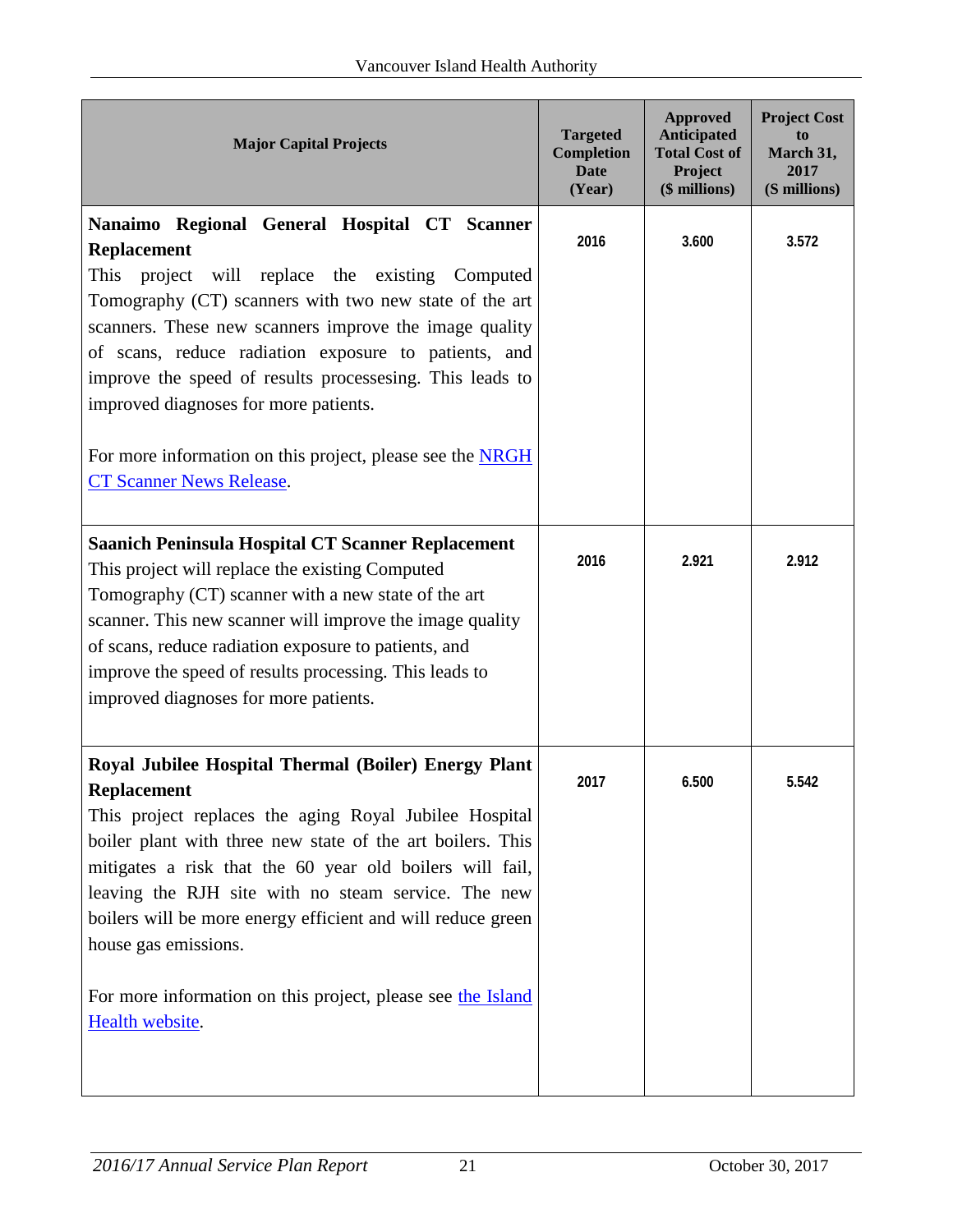| <b>Major Capital Projects</b>                                                                                                                                                                                                                                                                                                                                                                                                                                                                                                                                                                                                                                                                                                                                                                                                                                                                                                                                                               | <b>Targeted</b><br><b>Completion</b><br><b>Date</b><br>(Year) | <b>Approved</b><br><b>Anticipated</b><br><b>Total Cost of</b><br>Project<br>(\$ millions) | <b>Project Cost</b><br>to<br>March 31,<br>2017<br>(S millions) |
|---------------------------------------------------------------------------------------------------------------------------------------------------------------------------------------------------------------------------------------------------------------------------------------------------------------------------------------------------------------------------------------------------------------------------------------------------------------------------------------------------------------------------------------------------------------------------------------------------------------------------------------------------------------------------------------------------------------------------------------------------------------------------------------------------------------------------------------------------------------------------------------------------------------------------------------------------------------------------------------------|---------------------------------------------------------------|-------------------------------------------------------------------------------------------|----------------------------------------------------------------|
| <b>Victoria General Hospital Endoscopy Unit Renovation</b><br>This project will redevelop the endoscopy unit to improve<br>safety and quality of care for patients. The renovation<br>includes development of three procedure rooms that meet<br>modern standards, redesigning patient areas to improve the<br>flow of patients, staff and equipment, and providing<br>improved space for cleaning medical devices.<br>For more information on this project, please see the Island<br>Health website.                                                                                                                                                                                                                                                                                                                                                                                                                                                                                       | 2017                                                          | 2.200                                                                                     | 2.131                                                          |
| <b>Nanaimo Unit Dose Medication Distribution System</b><br>In support of quality and patient safety, Island Health is<br>developing a strategy to implement a bar-coded unit dose<br>medication system. This "closed loop" medication system<br>uses a bar code scanning system to allow nursing and<br>medical staff to verify that the right drug, in the right dose,<br>and by the right route of administration, is being given to<br>the right patient at the right time. Bar coding, when<br>integrated with the advancement of the Island Health<br>Electronic Health Record (IHealth) will serve as an<br>automated independent double-check where none exists<br>today. To implement the Unit Dose project at Nanaimo<br>Regional General Hospital, the pharmacy needs to be<br>renovated and expanded, minor renovations are required<br>on patient floors and new equipment will be purchased.<br>For more information on this project, please see the Island<br>Health website. | 2017                                                          | 4.636                                                                                     | 3.950                                                          |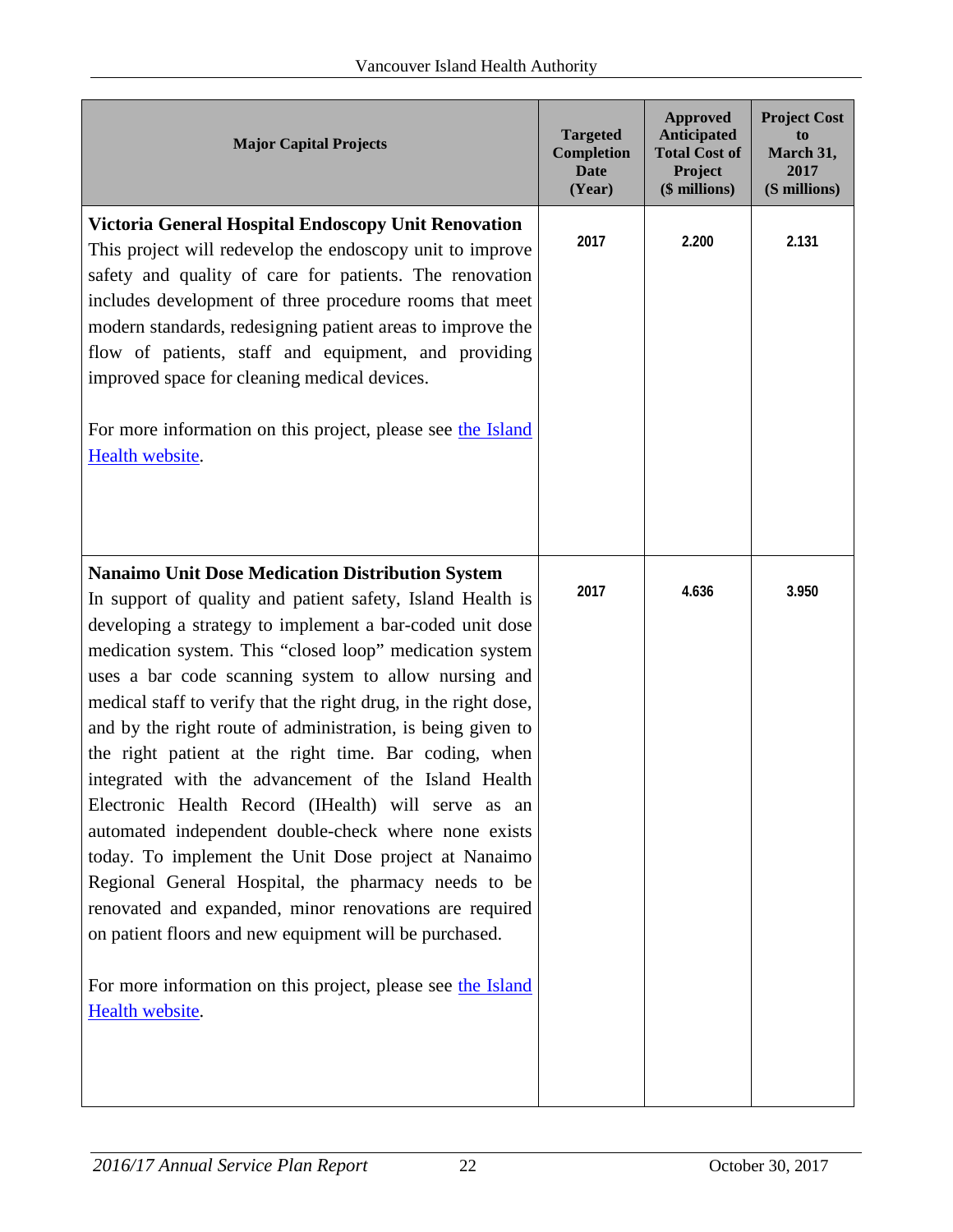| <b>Major Capital Projects</b>                                                                                                                                                                                                                                                                                                                                                                                                                                                                                                                                                                                                                                                                                                                                                                                                       | <b>Targeted</b><br><b>Completion</b><br><b>Date</b><br>(Year) | Approved<br><b>Anticipated</b><br><b>Total Cost of</b><br>Project<br>$($$ millions $)$ | <b>Project Cost</b><br>to<br>March 31,<br>2017<br>(S millions) |
|-------------------------------------------------------------------------------------------------------------------------------------------------------------------------------------------------------------------------------------------------------------------------------------------------------------------------------------------------------------------------------------------------------------------------------------------------------------------------------------------------------------------------------------------------------------------------------------------------------------------------------------------------------------------------------------------------------------------------------------------------------------------------------------------------------------------------------------|---------------------------------------------------------------|----------------------------------------------------------------------------------------|----------------------------------------------------------------|
| <b>IHealth - Next Generation Electronic Health Record</b><br>I Health is a multi-year, Island Health-wide strategy to<br>support quality, safe patient care, increase consistency<br>across sites and systems and reduce the risk of medication-<br>related errors. IHealth will provide a single electronic<br>health record for all parts of the health care system. It is<br>interactive for health care providers, and includes clinical<br>decision support and quality measures that will guide<br>critical thinking in a new way. It is a powerful integrated<br>electronic system that will keep track of patients' health<br>records in one single record, across sites and across<br>programs and services, over patients' entire life.<br>For more information on this project, please see the Island<br>Health website. | 2020                                                          | 100.318                                                                                | 70.633                                                         |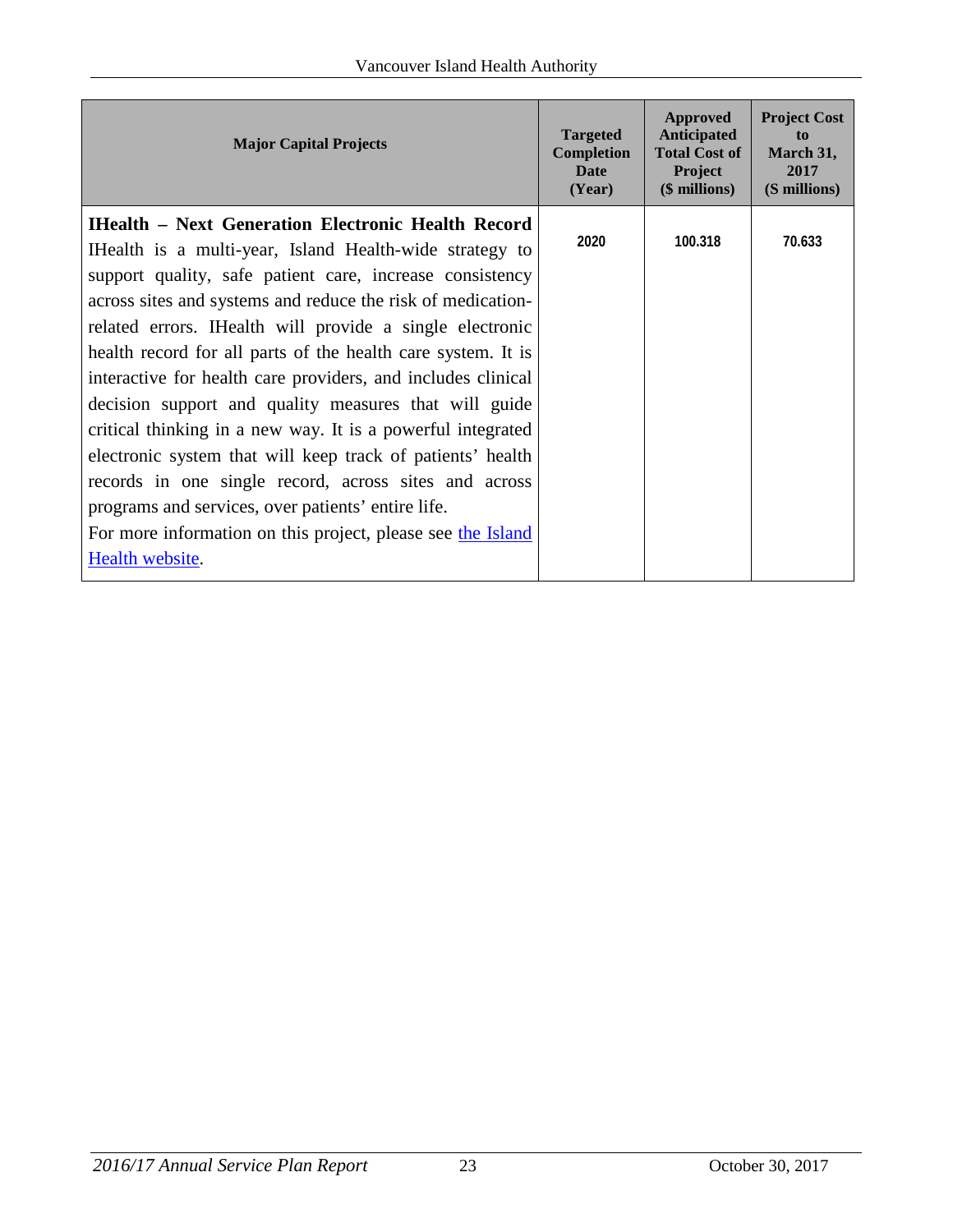#### <span id="page-23-0"></span>*Appendices*

### <span id="page-23-1"></span>**Appendix A – Island Health Contact Information**

For more information about Island Health, please visit: [www.viha.ca](http://www.viha.ca/)

or contact:

#### **Island Health**

1952 Bay Street Victoria, British Columbia V8R 1J8

EMAIL: INFO@VIHA.CA PHONE: 250-370-8699 TOLL-FREE: 1-877-370-8699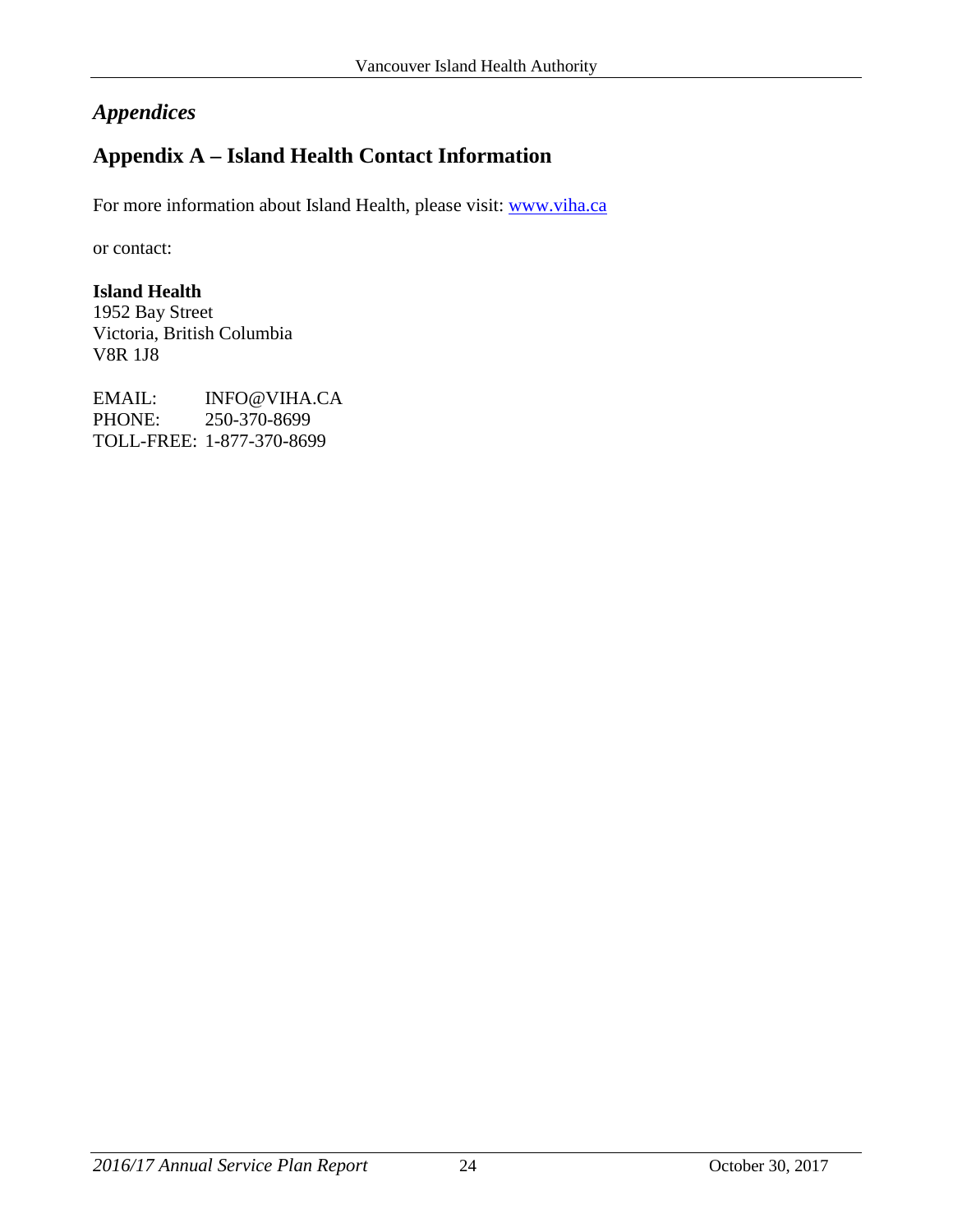#### <span id="page-24-0"></span>**Appendix B – Island Health Mandate and Actions Summary**

In the 2016/17 Mandate Letter from the Minister of Health, the Vancouver Island Health Authority received direction on strategic priorities for the 2016/17 fiscal year. These priorities and the health authority's resulting actions are summarized below:

| <b>Mandate Letter Direction</b>                                                                                                                                                                                                                                                                                                                                                                                                                                                                                                                                                                                                                                                                                                                                                                                                                                                                                                                                                                                                                 | <b>Health Authority's Action</b>                                                                                                                                                                                                                                                                                                                                                                                                                                                                                                                                                                                                                                                                                                                                                                                                                                                                                                                                                                                                                                                                                                                                                                                                                                                                                                                                                                                                                                                                                                                                                                                                                                                |
|-------------------------------------------------------------------------------------------------------------------------------------------------------------------------------------------------------------------------------------------------------------------------------------------------------------------------------------------------------------------------------------------------------------------------------------------------------------------------------------------------------------------------------------------------------------------------------------------------------------------------------------------------------------------------------------------------------------------------------------------------------------------------------------------------------------------------------------------------------------------------------------------------------------------------------------------------------------------------------------------------------------------------------------------------|---------------------------------------------------------------------------------------------------------------------------------------------------------------------------------------------------------------------------------------------------------------------------------------------------------------------------------------------------------------------------------------------------------------------------------------------------------------------------------------------------------------------------------------------------------------------------------------------------------------------------------------------------------------------------------------------------------------------------------------------------------------------------------------------------------------------------------------------------------------------------------------------------------------------------------------------------------------------------------------------------------------------------------------------------------------------------------------------------------------------------------------------------------------------------------------------------------------------------------------------------------------------------------------------------------------------------------------------------------------------------------------------------------------------------------------------------------------------------------------------------------------------------------------------------------------------------------------------------------------------------------------------------------------------------------|
| Improve care for key patient populations and<br>1.<br>service delivery in cross sector priority areas<br>that are critical to both quality and<br>sustainability by:<br>supporting the development of an<br>individualized primary care home by<br>strengthening collaboration between<br>family practices and health authority<br>primary care services to improve access<br>and the continuity of care for patients<br>Improving patient health outcomes and<br>reducing hospitalizations for seniors<br>through effective community services<br>Improving patient health outcomes and<br>reducing hospitalizations for those with<br>mental health and substance use issues<br>through effective community services<br>Improving access to timely and<br>٠<br>appropriate surgical treatments and<br>procedures through implementation of the<br>surgical services strategy<br>Ensuring sustainable and effective health<br>٠<br>services are available in rural and remote<br>areas of the province, including First<br>Nations communities | Island Health worked in partnership with<br>$\bullet$<br>physicians, the Divisions of Family Practice<br>and Collaborative Services Committees in the<br>establishment of Primary Care Home<br>Networks across Island Health.<br>Enhanced team-based care and increased<br>$\bullet$<br>community capacity to support key patient<br>populations, including those with complex<br>medical conditions and/or the frail elderly,<br>those living with mental health and addiction<br>challenges and other vulnerable populations.<br>This includes embedding clinicians with a<br>mental health and addictions focus in primary<br>care settings in Nanaimo, Campbell River,<br>Comox, and on Gabriola and Salt Spring<br>Islands.<br>School-based population-focused primary care<br>services were placed at sites including the<br>John Barsby and Vancouver Island University<br>clinics in Nanaimo and the Belmont High<br>School Clinic on the Westshore.<br>Conducted initial evaluations of Primary Care<br>$\bullet$<br>Networks in Saanich Peninsula and Port<br>Alberni with results showing both clients and<br>care providers have increased satisfaction with<br>services provided.<br>Continued to work with the First Nations<br>$\bullet$<br>Health Authority guided by the direction set in<br>the Partnership Accord, to identify models of<br>primary care that are culturally safe and<br>aligned with First Nations' desired care<br>models.<br>An example of this work is the primary<br>care approach at the Slhexun sun'ts'a'<br>Clinic within the Ts'ewulhtun Health<br>Centre in Duncan.<br>Identified and engaged frequent users of acute<br>$\bullet$ |
|                                                                                                                                                                                                                                                                                                                                                                                                                                                                                                                                                                                                                                                                                                                                                                                                                                                                                                                                                                                                                                                 | care services, including emergency                                                                                                                                                                                                                                                                                                                                                                                                                                                                                                                                                                                                                                                                                                                                                                                                                                                                                                                                                                                                                                                                                                                                                                                                                                                                                                                                                                                                                                                                                                                                                                                                                                              |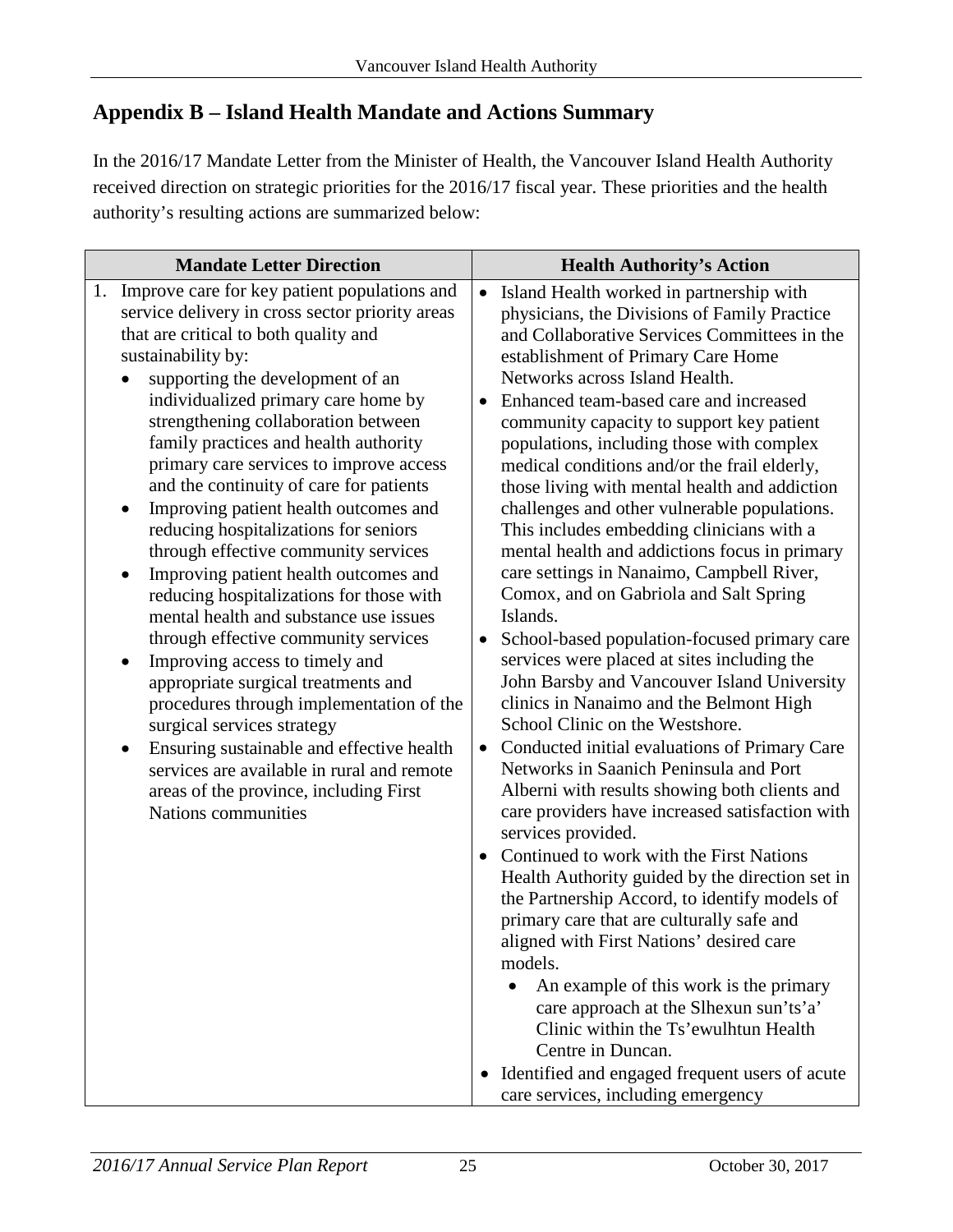|                                                                                                                                                                                                                             | departments to provide appropriate<br>community-based services and supports.<br>Expanded community-based services hours in<br>evenings and weekends, enhanced rapid<br>response capacity for community clients<br>experiencing a crisis and implemented a<br>single, geographically based access (intake)<br>point for community services to improve and |
|-----------------------------------------------------------------------------------------------------------------------------------------------------------------------------------------------------------------------------|----------------------------------------------------------------------------------------------------------------------------------------------------------------------------------------------------------------------------------------------------------------------------------------------------------------------------------------------------------|
|                                                                                                                                                                                                                             | simplify service provision.<br>Completed 866 net additional surgical cases;<br>additional cases completed included 100 hip<br>and knee replacements, 1,630 cataract                                                                                                                                                                                      |
|                                                                                                                                                                                                                             | surgeries, and 562 daycare cases.<br>Implemented the Ministry's Three Year Plan<br>$\bullet$<br>for Surgery at VGH, which focused on<br>increasing surgical capacity, and improved<br>waitlist management and patient<br>communication.                                                                                                                  |
|                                                                                                                                                                                                                             | Placed new or strengthened Primary Care<br>Homes in communities across Island Health<br>including Port Hardy, Port McNeill, Comox,<br>Oceanside, Port Alberni, Tofino, Ucuelet,<br>Ladysmith and Saanich Peninsula.<br><b>Integrated Emergency Health Services</b>                                                                                       |
|                                                                                                                                                                                                                             | Commission community paramedicine roles in<br>three pilot communities.<br>Engaged private physicians and the First<br>Nations Health Authority (FNHA) on the<br>advancement of the IHealth Community                                                                                                                                                     |
|                                                                                                                                                                                                                             | Electronic Medical Record (EMR) in Port<br>McNeill and the 'Namgis Health Centre.<br>Integrated Telehome monitoring for<br>Congestive Heart Failure across Island Health.                                                                                                                                                                                |
| Ensure the delivery of key government<br>2.<br>priorities for high quality and appropriate<br>health services.<br>Continue implementation of <i>Promote</i> ,                                                               | Continued to support Health Living Strategic<br>$\bullet$<br>Plans in 19 communities across Island Health.<br>Supported existing Community Health<br>$\bullet$<br>Networks (CHNs) and supported the                                                                                                                                                      |
| <b>Protect, Prevent: Our Health Begins</b><br><b>Here. BC's Guiding Framework for</b><br><i>Public Health</i> , the provincial framework<br>for supporting the overall health and<br>well-being of British Columbians and a | development of new CHNs in communities<br>that are interested and do not yet have these<br>mechanisms to collectively discuss and<br>develop strategies to address the social<br>determinants of health.                                                                                                                                                 |
| sustainable public health system as well<br>as the <i>Healthy Families BC Policy</i><br><b>Framework</b> , which lays out at a more<br>operational level the chronic disease and                                            | As part of Island Health's Engagement 2<br>$\bullet$<br>Experience Framework, the Patient Advisory<br>Committee initiated development of patient<br>rights/responsibilities.                                                                                                                                                                             |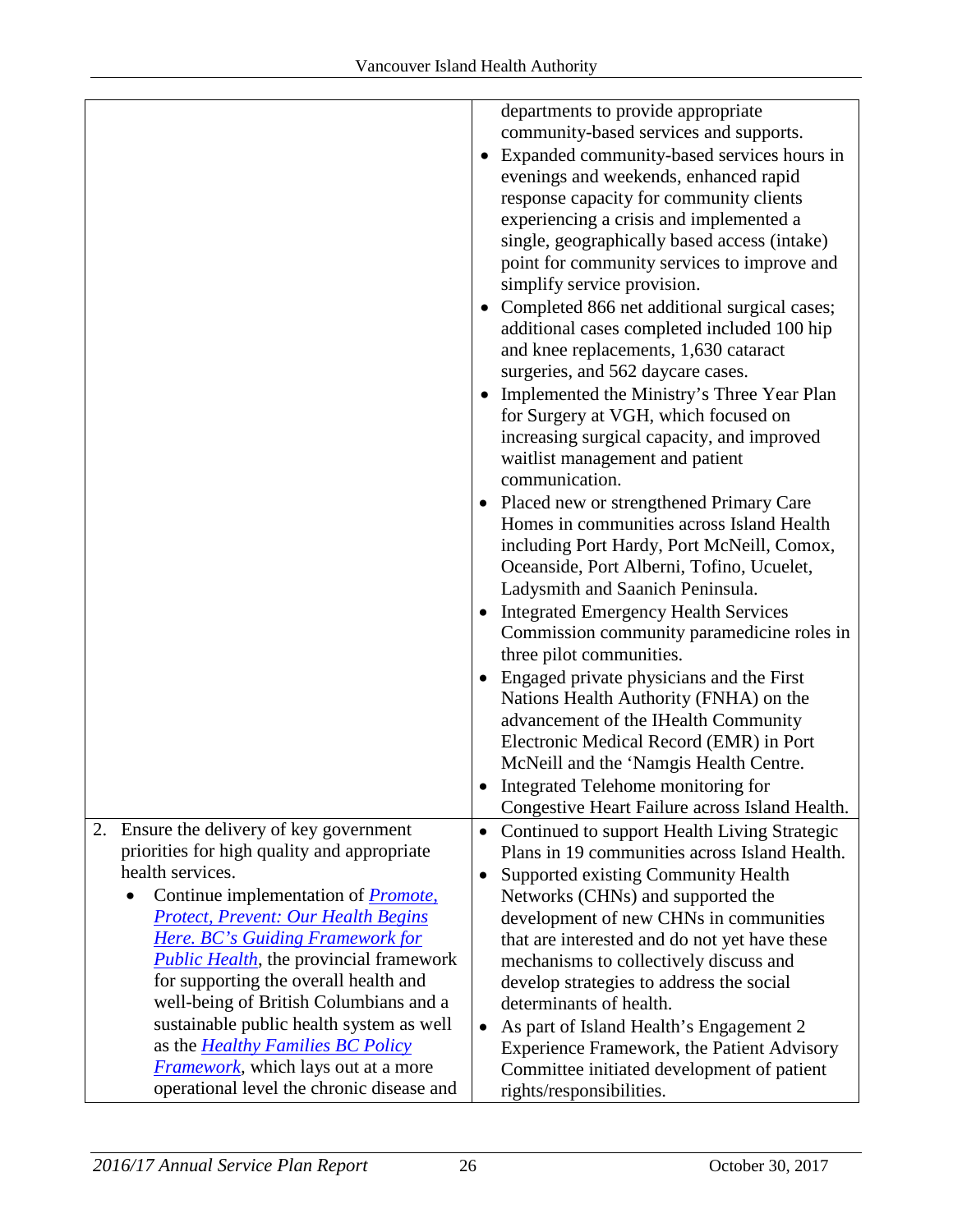| $\bullet$ | injury prevention strategy for B.C.<br>Continue to ensure patients have a voice<br>in the quality of care they are receiving<br>by strengthening processes designed to<br>respond to patient concerns, including<br>working closely with the BC Patient<br>Safety & Quality Council and Patient<br>Care Quality Review Offices and<br>Review Boards.<br>Improve access to addiction treatment,<br>including creating additional addictions<br>spaces by 2017.<br>Continue progress to meet the<br>commitment to double the number of<br>hospice spaces in the province by 2020.<br>Support the improvement of Indigenous<br>health and wellness by ensuring<br>Indigenous people have meaningful<br>input into the health authority's<br>Indigenous Health Plan and other service<br>planning and delivery activities, working<br>closely with the First Nations Health<br>Authority and regional partnership<br>tables, and implementing priority actions<br>to support the achievement of measures,<br>goals and objectives articulated in the<br>Tripartite First Nations Health Plan and<br>First Nations' Regional Health and<br><b>Wellness Plans, and Partnership</b><br>Accords.<br>Further to the Declaration of Commitment<br>on Cultural Safety and Humility in Health<br>Services Delivery for First Nations and<br>Aboriginal People in B.C., the health<br>authority will also work with its<br>partnership table and the First Nations<br>Health Authority to prioritize key<br>initiatives to create a climate for change to<br>improve the patient experience for this<br>population. | Exceeded Island Health's three year<br>commitment to open 93 new addiction spaces;<br>opened a total of 107 spaces in communities<br>throughout Vancouver Island with local bed<br>types aligned with local community needs.<br>Continued to meet Island Health's<br>$\bullet$<br>commitment to double hospice spaces by<br>2020, and opened six beds in 2016/17:<br>four at Yucalta Lodge in Campbell River;<br>$\bullet$<br>and,<br>• two at Ayre Manor in Sooke.<br>Updated and signed the First Nations<br>$\bullet$<br>Tripartite Partnership Accord on December<br>13, 2016 and implementation of 34 action<br>items continues.<br>After 200 people took part in eight<br>community-wide sessions and over 800 online<br>surveys were received, completed Island<br>Health's draft Five Year Aboriginal Health<br>Strategic Plan in collaboration with the First<br>Nations Health Authority, Métis Nation BC,<br>Vancouver Island Friendship Centres and<br>through engagement with community<br>Indigenous representatives.<br>As part of Island Health's ongoing<br>commitment to cultural safety and humility,<br>planned to incorporate aspects of local<br>Indigenous cultures into the two new North<br>Island hospital campuses including art,<br>language and food.<br>Initiated cultural humility training with a<br>$\bullet$<br>specific focus on maternity care at Campbell<br>River.<br>Island Health worked with the Ministry of<br>$\bullet$<br>Health and in partnership with all BC Health<br>Authorities on an Advanced Imaging Strategy<br>to ensure sustainability in a period of<br>increasing demand. This will produce<br>provincial recommendations with respect to |
|-----------|--------------------------------------------------------------------------------------------------------------------------------------------------------------------------------------------------------------------------------------------------------------------------------------------------------------------------------------------------------------------------------------------------------------------------------------------------------------------------------------------------------------------------------------------------------------------------------------------------------------------------------------------------------------------------------------------------------------------------------------------------------------------------------------------------------------------------------------------------------------------------------------------------------------------------------------------------------------------------------------------------------------------------------------------------------------------------------------------------------------------------------------------------------------------------------------------------------------------------------------------------------------------------------------------------------------------------------------------------------------------------------------------------------------------------------------------------------------------------------------------------------------------------------------------------------------------------------------------------------|----------------------------------------------------------------------------------------------------------------------------------------------------------------------------------------------------------------------------------------------------------------------------------------------------------------------------------------------------------------------------------------------------------------------------------------------------------------------------------------------------------------------------------------------------------------------------------------------------------------------------------------------------------------------------------------------------------------------------------------------------------------------------------------------------------------------------------------------------------------------------------------------------------------------------------------------------------------------------------------------------------------------------------------------------------------------------------------------------------------------------------------------------------------------------------------------------------------------------------------------------------------------------------------------------------------------------------------------------------------------------------------------------------------------------------------------------------------------------------------------------------------------------------------------------------------------------------------------------------------------------------------------------------------------------------------------------|
|           |                                                                                                                                                                                                                                                                                                                                                                                                                                                                                                                                                                                                                                                                                                                                                                                                                                                                                                                                                                                                                                                                                                                                                                                                                                                                                                                                                                                                                                                                                                                                                                                                        | MRI governance, quality, and business                                                                                                                                                                                                                                                                                                                                                                                                                                                                                                                                                                                                                                                                                                                                                                                                                                                                                                                                                                                                                                                                                                                                                                                                                                                                                                                                                                                                                                                                                                                                                                                                                                                              |

- In partnership with the Ministry of Health, review the governance, service delivery and funding models for MRIs to ensure an accessible, sustainable medical imaging system.
- Strengthen effective evidence-based use of pharmaceutical therapies.
- Completed the construction of the RJH Medication Packaging Hub and the NRGH Pharmacy addition and renovation. These are part of the Unit Dose Medication Distribution project to support, along with the cross-

processes.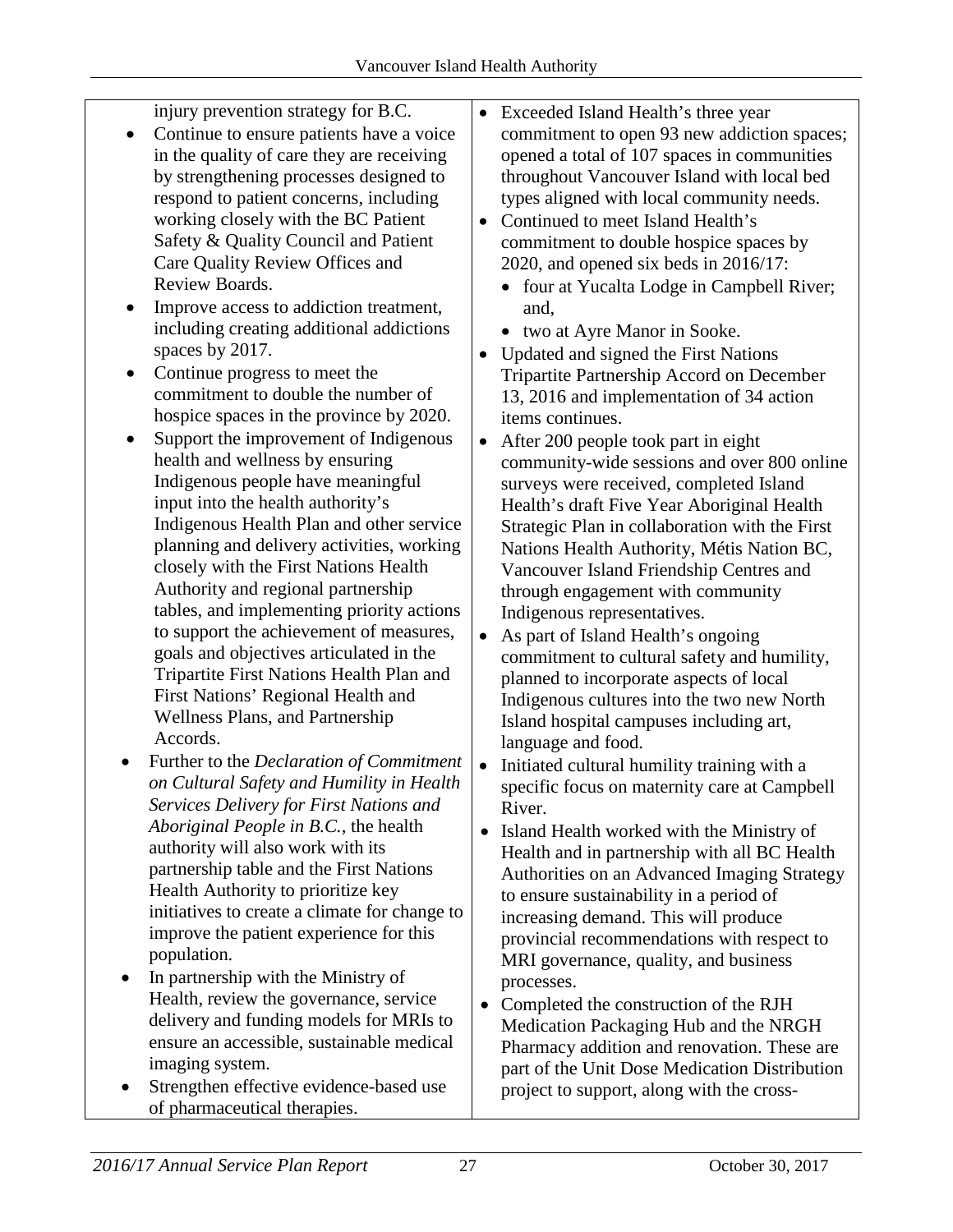|                                                      | continuum Electronic Health Record, the                    |
|------------------------------------------------------|------------------------------------------------------------|
|                                                      | reduction of adverse drug events and                       |
|                                                      | medication errors that occur with medication               |
|                                                      | dispensing and administration processes.                   |
| 3. Pursue innovative approaches to service           | Island Health has a robust performance<br>$\bullet$        |
| delivery and manage the performance of your          | monitoring and reporting framework that                    |
| organization through continuous                      |                                                            |
|                                                      | drives continuous improvement.                             |
| improvement across service and operational           | Strengthened performance reporting and<br>$\bullet$        |
| accountabilities.                                    | monitoring processes and continuous                        |
| Identify areas in need of improvement                | improvement structures.                                    |
| based on the assessed needs of your                  | Continued to collaborate with the Ministry of<br>$\bullet$ |
| population and an assessment of your                 | Health on the development of standardized                  |
| organizational performance.                          | health system reports to measure performance               |
| Provide regular performance reports on<br>$\bullet$  | and quality in the system.                                 |
| service delivery to sector governors on              | Completed the Strategy for Patient-Oriented                |
| the performance of your organization.                | <b>Research (SPOR) Regional Centre Operating</b>           |
| Collaborate with the Ministry on the<br>$\bullet$    | Plan; initiated implementation of the SPOR                 |
| development of standardized health                   | strategy.                                                  |
| system reports to measure performance                | Completed the Vancouver Island Research<br>$\bullet$       |
| and quality in the system.                           | Capacity Building Business Plan, which                     |
| Support the development of a                         | encompasses the transition to support the                  |
| strengthened health research and                     | emerging Academic Health Science Network.                  |
| innovation agenda, including the                     | Advanced the IHealth cross-continuum                       |
| <b>Strategy for Patient-Oriented Research</b>        | Electronic Health Record by implementing                   |
| Support Unit, Academic Health Sciences               | recommendations from internal and external                 |
| Network and the BC Tech Strategy, in                 | reviews undertaken.                                        |
| order to foster improved patient                     | Engaged private physicians and the FNHA on                 |
| outcomes and health system                           | the advancement of the IHealth Community                   |
| performance.                                         | EMR in Port McNeill and the 'Namgis Health                 |
| Ensure an integrated and cost effective<br>$\bullet$ | Centre.                                                    |
| approach to information management and               |                                                            |
| technology, including the continued                  | Integrated Telehome monitoring for                         |
| implementation of electronic medical                 | Congestive Heart Failure across Island Health.             |
| records, telehealth and home health                  | • Developed three-year Health Human Resource               |
| monitoring.                                          | (HHR) plans for employees and medical staff.               |
| Ensure effective health human resource               | Specific HHR actions include the redesign of               |
| $\bullet$                                            | new employee onboarding and orientation                    |
| planning and management.                             | processes.                                                 |
| Strengthen relationships between health<br>$\bullet$ | Recruited key positions in Island Health's                 |
| authorities and physicians practicing in             | medical leadership structure.                              |
| health authority facilities and programs             | Established Quality Committees that are being<br>$\bullet$ |
| (as outlined in the April 1, 2014,                   | used to increase medical staff awareness and               |
| Memorandum Of Understanding on                       | utilization of Island Health resources.                    |
| Regional and Local Engagement),                      | Established baseline recruitment and retention<br>٠        |
| specifically:                                        | rates of family physicians participating in                |
| Support the improvement of medical                   | Return-of-Service (ROS) programs;                          |
| staff engagement within health                       | evaluation of the effectiveness of ROS                     |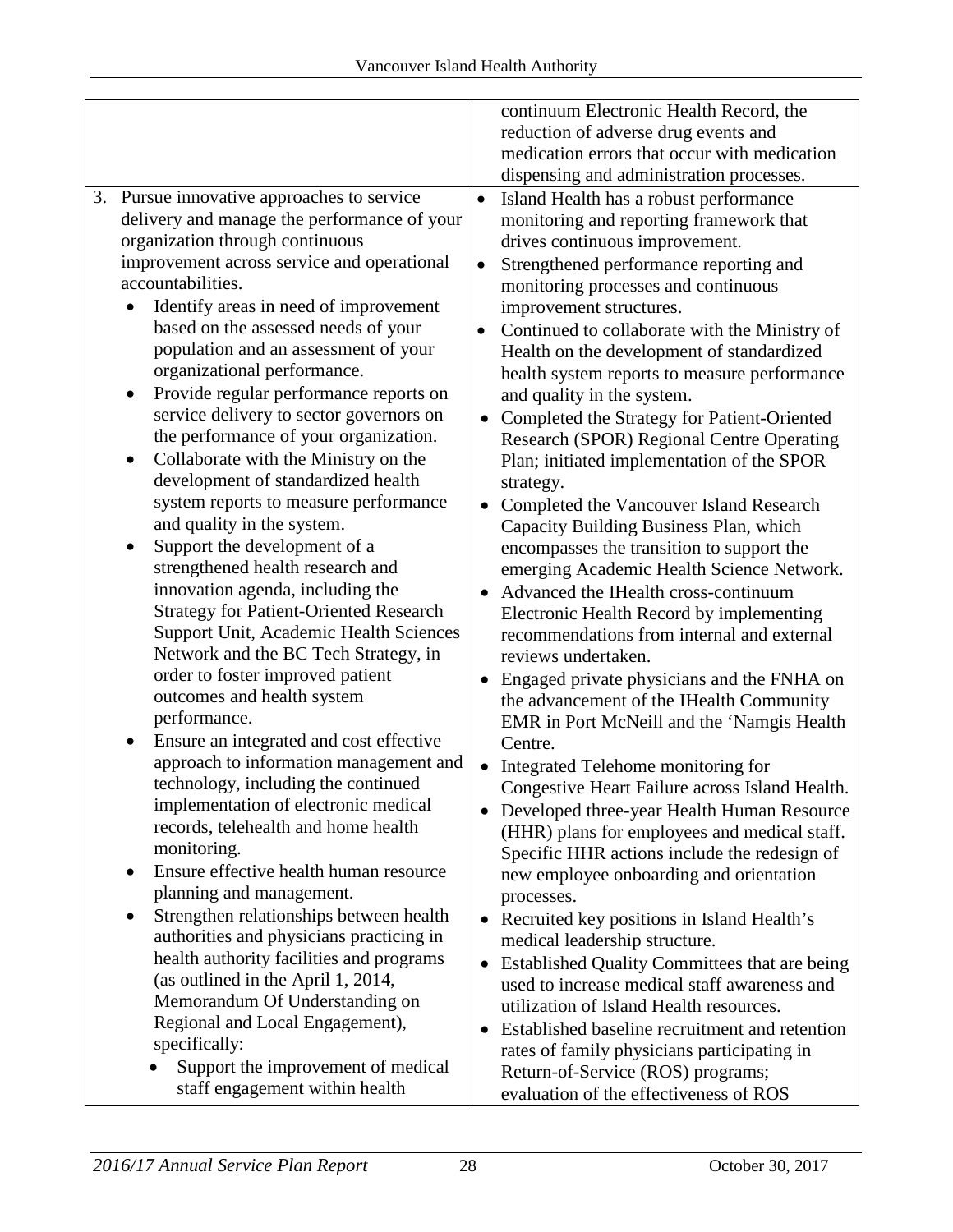| authorities through existing local<br>medical staff association structures, or<br>where mutually agreed to by the<br>parties at the local level, through new<br>local structures so that medical staff:<br>• views are more effectively<br>represented;<br>• contribute to the development<br>and achievement of health<br>authority plans and initiatives,<br>with respect to matters directly<br>affecting physicians;<br>• prioritize issues significantly<br>affecting physicians and<br>patient care; and,<br>• have meaningful interactions<br>with health authority leaders,<br>including physicians in formal<br>health authority medical<br>leadership roles.<br>Improve processes locally within<br>health authority programs and<br>facilities as well as provide physicians<br>with appropriate information to allow<br>for more effective engagement and<br>consultation between physicians and<br>health authority operational leaders.<br>Support physicians to acquire, with<br>continued or expanded Joint Clinical<br>Committee funding support, the<br>leadership and other skills required to<br>participate effectively in discussions<br>regarding issues and matters directly<br>affecting physicians and their role in<br>the health care system. | programs underway.<br>Supported the Facility-Based Engagement<br>$\bullet$<br>initiative to increase opportunities for<br>collaboration between Island Health and<br>physicians on quality initiatives.<br>Supported the implementation of the Regional<br>Quality Improvement (QI) Initiative and the<br>development of criteria to fund physician-led<br>QI activities in alignment with Island Health<br>strategic priorities.<br>Supported physicians to ensure that Specialist<br>$\bullet$<br>Services Committee funding reaches eligible<br>physicians to support quality initiatives. |
|---------------------------------------------------------------------------------------------------------------------------------------------------------------------------------------------------------------------------------------------------------------------------------------------------------------------------------------------------------------------------------------------------------------------------------------------------------------------------------------------------------------------------------------------------------------------------------------------------------------------------------------------------------------------------------------------------------------------------------------------------------------------------------------------------------------------------------------------------------------------------------------------------------------------------------------------------------------------------------------------------------------------------------------------------------------------------------------------------------------------------------------------------------------------------------------------------------------------------------------------------------------------------|-----------------------------------------------------------------------------------------------------------------------------------------------------------------------------------------------------------------------------------------------------------------------------------------------------------------------------------------------------------------------------------------------------------------------------------------------------------------------------------------------------------------------------------------------------------------------------------------------|
| 4. Manage within budget allocation and<br>continuously improve productivity while<br>maintaining a strong focus on quality service<br>attributes.<br>Optimize budget planning and cost<br>management processes<br>Ensure effective management of capital<br>across a range of projects                                                                                                                                                                                                                                                                                                                                                                                                                                                                                                                                                                                                                                                                                                                                                                                                                                                                                                                                                                                    | • Aligned budget and cost management<br>activities through a combination of focusing<br>individual and team efforts on organizational<br>and system-wide priorities, reallocating<br>existing resources and net new investment in<br>key strategies and initiatives. This allows<br>Island Health to maintain a strong focus on<br>quality improvement while improving our<br>overall efficiencies and productivity.<br>Aligned capital funding availability with<br>$\bullet$<br>strategic priorities, achieving best value by<br>following fair business practices and                      |